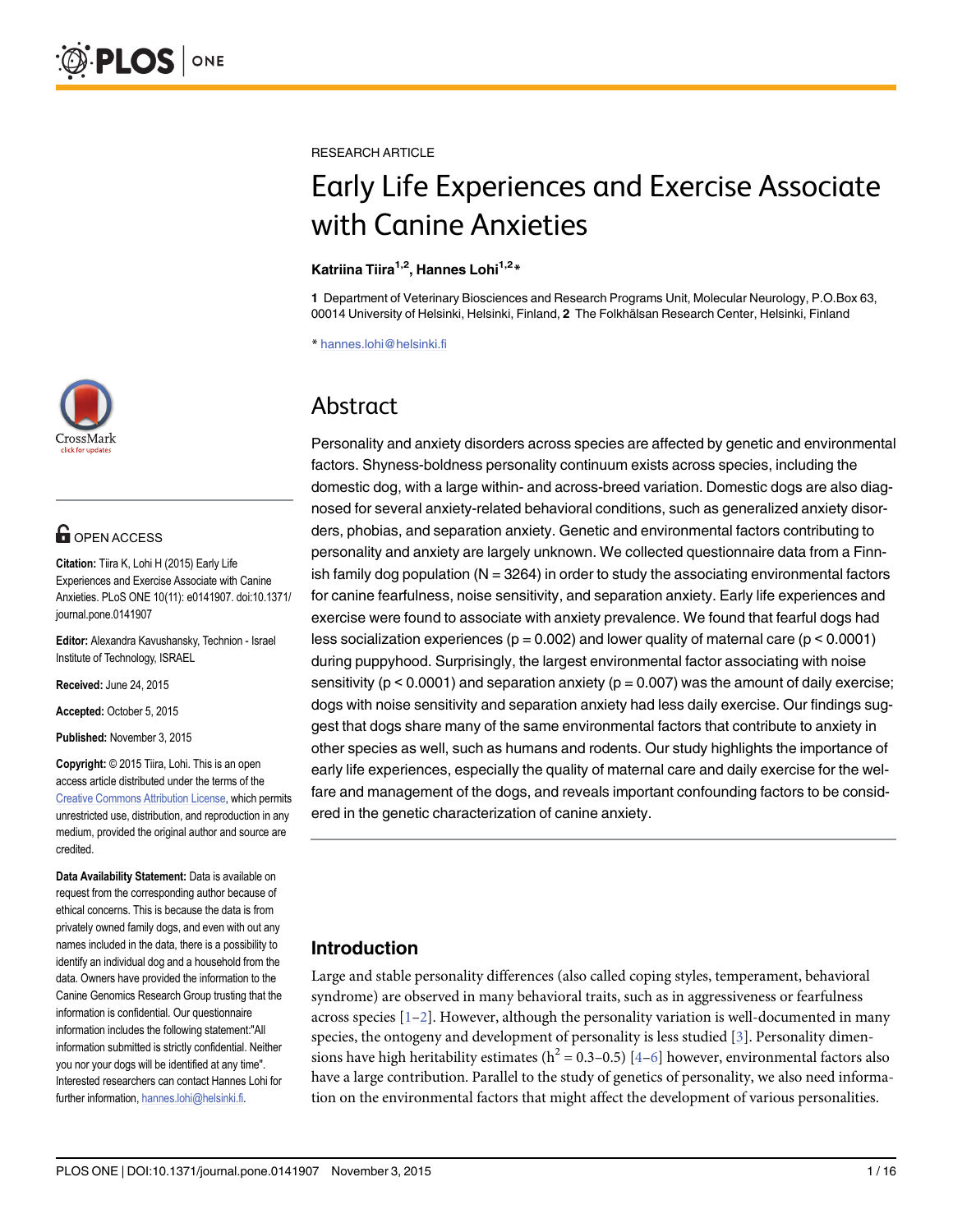<span id="page-1-0"></span>

Funding: This work was supported by ERC Starting Grant 260997 ([http://erc.europa.eu/starting-grants\)](http://erc.europa.eu/starting-grants) to HL, Jane and Aatos Erkko Foundation ([http://www.](http://www.jaes.fi/en/) [jaes.fi/en/](http://www.jaes.fi/en/)) to HL, the Academy of Finland ([http://www.](http://www.aka.fi/en) [aka.fi/en\)](http://www.aka.fi/en) to HL, Finnish Cultural Foundation ([https://](https://skr.fi/en) [skr.fi/en\)](https://skr.fi/en) to KT and The Finnish Kennel Club ([http://](http://www.kennelliitto.fi/en) [www.kennelliitto.fi/en\)](http://www.kennelliitto.fi/en) to KT. The funders had no role in study design, data collection and analysis, decision to publish, or preparation of the manuscript.

Competing Interests: The authors have declared that no competing interests exist.

In this study, we will investigate environmental factors that associate with fearfulness in privately owned family dogs.

A dog is included in every third household in Finland, and the estimated worldwide population size of dogs varies from 700,000,000 to one billion [\[7\]](#page-12-0). Canine personality has a large impact on both the canine's and the owner's welfare. Aggressiveness is often motivated by fear, and bite injuries resulting from human-directed aggression could be considered an important public health concern. Domestic dogs are also diagnosed for several anxiety-related behavioral conditions, such as generalized anxiety disorders, phobias, and separation anxiety, which in some cases can be considered as severe welfare issues in dogs [\[8](#page-12-0)]. Fearful dogs are also not suitable to be trained as working dogs  $[9]$  $[9]$ .

Fear and anxiety are both emotions with negative valence [[10](#page-12-0)]. Fear is suggested to be brief in duration, stimulated by a specific stimuli, and resulting in either fight or flight, whereas anxiety is prolonged, focused on the future, and does not necessarily have a specific object of threat [\[11](#page-13-0)–[13](#page-13-0)]. In dogs, fearfulness can be categorized based on the object and the situation into social and non-social fearfulness [\[14\]](#page-13-0). The social category includes fear of unfamiliar people and dogs, whereas the non-social fear –category includes fear of different objects such as new situations, loud noises (noise phobia / noise sensitivity), heights, or shiny/slippery floors. In the literature, fear of loud noises is often referred to as noise phobia because of extreme panic reactions in some cases. However, we prefer to use the proposed term 'noise sensitivity' [\[15\]](#page-13-0), since often fearful behavioral reactions towards loud noises, such as thunder storms, fireworks or gun shots, do not fulfill the criteria of phobia. Separation anxiety in dogs refers to a behavior that includes signs of anxiety, fear, or phobia expressed by a dog when separated from the owner [[15](#page-13-0)].

Fearfulness and noise sensitivity have relatively high heritability [[16](#page-13-0)–[18](#page-13-0)], but are largely affected also by the environment. Two major environmental factors known to affect general fearfulness in dogs include lack of juvenile experiences and aversive learning. Deficits in early socialization [\[19](#page-13-0)–[21](#page-13-0)] and unpleasant experiences [[22](#page-13-0)] at any age affect a dog's fearfulness. Noise sensitivity is often thought to occur as a consequence of adverse experiences, however, other mechanisms are also most likely involved in the development of this problem [\[23,24](#page-13-0)]. Only a few environmental factors, such as being the owner's first dog [\[25\]](#page-13-0), being a sterilized female [[26\]](#page-13-0), or having shorter daily walks and fewer activities [\[27](#page-13-0)] have been found to correlate with noise sensitivity. Interestingly, the effects of the quality of maternal care on fearfulness or noise sensitivity has not been investigated in dogs earlier, despite its importance on developing personality in other species [\[28,29\]](#page-13-0) and the fact that a family dog's breeding system allows detailed observation on the maternal care.

Dog is suggested to be a natural animal model for many complex human traits, behavior included, [[30,31\]](#page-13-0) due to the unique population history and genetic architecture of the breeds. The overall aim of our research is to find loci responsible for various anxiety traits in dogs and towards this aim, we have earlier developed and validated an owner-filled questionnaire survey designed for behavioral genetic sample collection [\[32\]](#page-13-0). The main aim of this study was to investigate associated environmental factors in fear-related behaviors in family dogs using a validated owner-filled questionnaire. This study reveals associated environmental factors that are useful not only for genetic studies, but are also important factors to be considered for canine welfare.

### Methods

### Data collection

Data on dog behavior and environmental factors was collected using a validated owner-filled questionnaire, [\(S1 Appendix](#page-12-0)) which has been earlier shown to correlate with dogs' behavior in test situations (external validity) and to have good test-retest reliability  $[32]$ . The questionnaire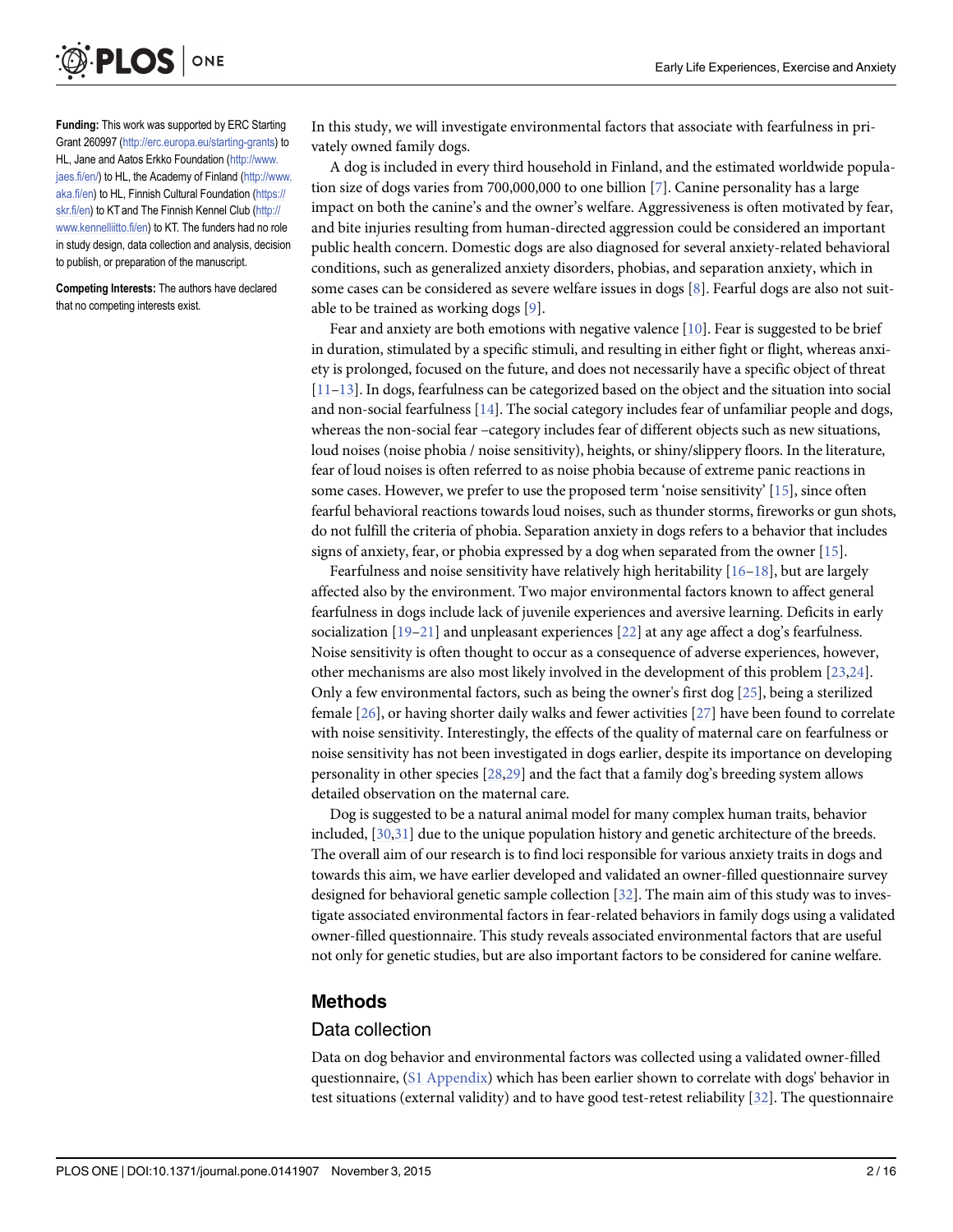<span id="page-2-0"></span>includes 35 questions [\(S1 Appendix\)](#page-12-0) altogether. The potential fearful reaction and frequency  $(0-4)$  towards strangers, unfamiliar dogs, and new situations were asked  $(S1$  Appendix)  $[32]$  $[32]$  $[32]$ . To reduce the possible subjectivity of the owner's judgment, we added a question for the owners to describe 'how exactly' the dog behaved in a specific situation. If the owner felt that the dog was fearful when meeting a stranger (or strange dogs, and/or novel situations), the owner had to indicate a specific reaction: how did the dog behave (for example, the dog withdraws when meeting a stranger). Similarly, if the owner felt that the dog did not show fear towards a stranger, a more specific description of the reactions was required to enable our own evaluation of the situation. During data collection, the questionnaire was modified three times, resulting in four slightly different versions of the questionnaire (the first one being a paper version, the three others—online questionnaires). The main questions regarding our target traits, fearfulness (towards persons, dogs, and new situations), noise sensitivity, and separation anxiety have not changed between the versions. The main difference comes from adding further background questions to versions three and four (maternal care, place of birth, type of food, extra nutrients, time spent alone/day, daily exercise) to better document the early life experiences and conditions of the dogs. We have also removed one unclear question that continuously confused owners (question on fearfulness towards novel objects), which is also not included in the following analysis. The latest version also has more detailed questions on 'bold' behavior. Several background questions regarding early life experiences, such as socialization and the puppy period, were included, as well as more general questions concerning daily routines and diet, with food types and extra nutrients. Instead of trying to capture the entire spectrum of phenotypic variation in fearfulness, we aimed to structure the questionnaire so that it would find the most fearful individuals as 'cases', and those with no marked fear reactions as 'controls'. We derived several behavioral variables from the questionnaire data [\(Table 1](#page-3-0)), which were used as response variables in analyzing the associated environmental factors.

We advertised the questionnaire to owners of all breeds, but especially Great Danes, German Shepherds, Belgium Shepherds, Staffordshire Bull terriers, Lagotto Romagnolos and Salukis. This is because we aimed for large sample sizes from breeds with a large number of existing blood samples already in our Dog DNA bank. The questionnaire was advertised via breed clubs and Facebook. Both shy and bold individuals, as well as dogs with fearful reactions to loud noises, and also dogs with no marked behavioral reactions to loud noises were invited to participate.

### Statistical analysis and used behavioral variables

We analyzed the possible association of environmental factors with several anxieties using the generalized linear mixed model (GLMMs) with binomial distribution (PROC GLIMMIX, SAS version 9.3), using breed and the questionnaire-version  $(1-4)$  as a random variable (all breeds were pooled). The GLIMMIX procedure allows the analysis of fixed and random variables in the same model, and it also allows non-normal data and correlation among the variables. The response variable for fearfulness was Fear-status, for noise sensitivity—Noise sensitivity –status and for separation anxiety we used Separation anxiety –status (referred hereafter as A analysis) [\(Table 1\)](#page-3-0). Fear –status was determined such that as case dogs we had individuals experiencing fear more than in 40% of situations met (unfamiliar people and situations); correspondingly, control dogs did not show fear towards unfamiliar people, dogs or situations [\(Table 1](#page-3-0)). All dogs having Noise reactivity  $> 0$  were assigned to Noise sensitivity cases ([Table 1\)](#page-3-0). That means that any dogs showing any fearful reaction, even mild, towards thunder, fireworks and gunshots were considered to belong to the noise sensitivity case group.

Often the dog, which is generally fearful, also has noise sensitivity, and/or separation anxiety. Thus, in the A analysis, a case dog for one anxiety may also have other anxieties as well. To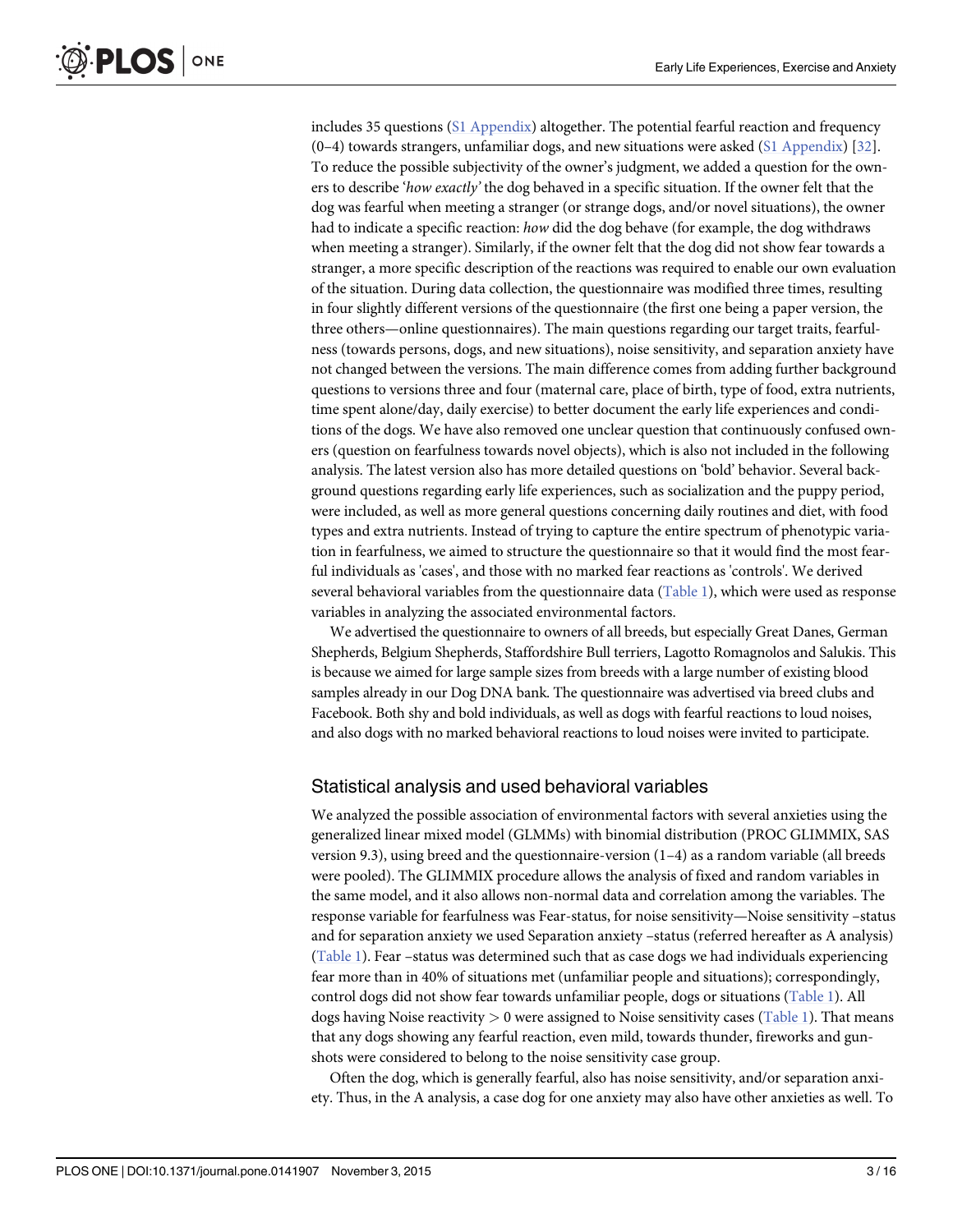#### <span id="page-3-0"></span>[Table 1.](#page-2-0) Behavioral and environmental variables derived from questionnaire data.

| Variable                                        | <b>Explanation</b>                                                                                                                                                                                                                                                                                                                                                                                                                                                                                                                                                                                                                                                                                                                                                                                                                                                                                                                                                                                                                                                                                                                                                       |
|-------------------------------------------------|--------------------------------------------------------------------------------------------------------------------------------------------------------------------------------------------------------------------------------------------------------------------------------------------------------------------------------------------------------------------------------------------------------------------------------------------------------------------------------------------------------------------------------------------------------------------------------------------------------------------------------------------------------------------------------------------------------------------------------------------------------------------------------------------------------------------------------------------------------------------------------------------------------------------------------------------------------------------------------------------------------------------------------------------------------------------------------------------------------------------------------------------------------------------------|
| Fear-status                                     | Binomial (case/control) variable, where the case dog shows fear either towards strangers or in new situations/<br>places, or unfamiliar dogs at minimum 40% of situations and at maximum 100% in both situations. Control dogs<br>are not reported to show fear in any of the above-mentioned circumstances or fear towards strange dogs. The<br>decision to group these social and situation anxieties is based on the initial inspection of data, where all these<br>fears were observed to be significantly correlated (Human & New situation $r_s = 0.423$ , p<0.0001 N = 3068;<br>Humans & Dogs $r_s = 0.420$ , p<0.0001 N = 3038; Dogs & New situations $r_s = 0.332$ , p<0.0001 N = 3009).                                                                                                                                                                                                                                                                                                                                                                                                                                                                        |
| Noise sensitivity -status                       | Binomial (case/control) variable, where case dogs have noise reactivity >0 towards loud noises (thunder, fireworks,<br>gunshot). Control dogs are not reported to show fear in any of the above-mentioned circumstances.                                                                                                                                                                                                                                                                                                                                                                                                                                                                                                                                                                                                                                                                                                                                                                                                                                                                                                                                                 |
| Noise reactivity score                          | Categorical variable. Describes the frequency and intensity of fearful reactions towards loud noise. Calculated as<br>follows: (sum of fearful behavioral reactions to fireworks) x frequency of fear reaction to fireworks + (sum of<br>fearful behavioral reactions to thunder) x frequency of fear reaction to thunder + (sum of fearful behavioral<br>reactions to gunshot) x frequency of fear reaction to gunshot.                                                                                                                                                                                                                                                                                                                                                                                                                                                                                                                                                                                                                                                                                                                                                 |
| Shyness score                                   | Categorical variable. Describes the frequency showing fear towards unfamiliar people, dogs and in new situations.<br>Calculated as sum of frequencies of showing fear towards strangers $+$ dogs $+$ in new situations.                                                                                                                                                                                                                                                                                                                                                                                                                                                                                                                                                                                                                                                                                                                                                                                                                                                                                                                                                  |
| Separation anxiety -status                      | Binomial (case/control) variable, which is based only on one question "Does your dog show separation anxiety?"<br>Answers stating that the owners are not certain were excluded from the analysis.                                                                                                                                                                                                                                                                                                                                                                                                                                                                                                                                                                                                                                                                                                                                                                                                                                                                                                                                                                       |
| Socialization (Environmental factor)            | Categorical variable. The sum variable of frequencies of how much the dog met strange women, men, children,<br>dogs, visited the city, travelled by car or bus, when the dog was between 8–12 weeks of age.                                                                                                                                                                                                                                                                                                                                                                                                                                                                                                                                                                                                                                                                                                                                                                                                                                                                                                                                                              |
| Maternal care quality<br>(Environmental factor) | Categorical variable, which is based on the answers on the question "How did the mother of your dog took care of<br>the puppies?", the owner could choose from the following statements, which were graded into 1-7 scale: (Mother<br>took extremely good care of the puppies and spent a lot of time with the puppies / Mother took good care of the<br>puppies / Mother took relatively good care of the puppies, but sometimes it had to be pushed back to spend time<br>with the puppies / At the beginning, the mother spent some time with its puppies, but later started to avoid being<br>with the puppies / Mother did not want to spent time with the puppies, even at the beginning, but nursed enough,<br>so the puppies were not taken from its mother / Mother did not take care of puppies; puppies were taken to a<br>surrogate mother, or they were bottle fed). In addition, the owner could choose "I don't know," or "If any of the<br>options was not suitable, please tell in your own words." If the owners only described the behavior in their own<br>words, it was translated into a categorical number $(1-7)$ based on the evaluation of KT. |
| Exercise (Environmental factor)                 | Categorical variable. The daily amount of exercise was calculated including the daily time reported in exercise and<br>multiplying this with either: 1 (dog mostly in leash), 2 (part of the walk free and part of the walk in leash), or 4 (free<br>during most of the walk).                                                                                                                                                                                                                                                                                                                                                                                                                                                                                                                                                                                                                                                                                                                                                                                                                                                                                           |

doi:10.1371/journal.pone.0141907.t001

investigate those environmental factors that contribute to one specific anxiety-type, we re-analyzed the data. In these B analyses, we included dogs having only one specific anxiety-type (either fearfulness, noise sensitivity, or separation anxiety) as cases, and controls were dogs that had no anxieties (dogs with Fear-status = 0, Noise sensitivity = 0 and Separation anxiety = 0). Finally, we compared whether environmental factors would differ between those dogs that have *all* three comorbid anxieties (dogs have Fear-status  $= 1$ , Noise sensitivity  $= 0$  and Separation anxiety  $= 1$ ) and between dogs having no anxieties (dogs have Fear-status  $= 0$ , Noise sensitivity = 0 and Separation anxiety = 0). This analysis is referred to as  $C$  analysis.

In all analyses, the following explanatory variables were included as fixed variables in the analysis: sex, size of the dog, age of arrival to a new home (in weeks), socialization (amount of socialization after the puppy has arrived into the new home, in Finland the average age for this is 7–8 weeks, see  $Table 1$ , number of children in the household, number of adults, number of dogs in the household, neutering status, kennel/indoor dog, was the dog the owner's first, second, etc, the time the dog has to spend alone during a normal day, amount of daily exercise (see Table 1), amount of activities done with the dog, dietary supplements (does the dog get any dietary supplements yes/no), type of food (industrial/home made), quality of maternal care, age of separation from the mother, problems at birth (yes/no). Non-significant terms were dropped out individually and only the statistically significant terms were kept. The size of the dog was estimated for each dog as the average breed-specific height of that particular sex of particular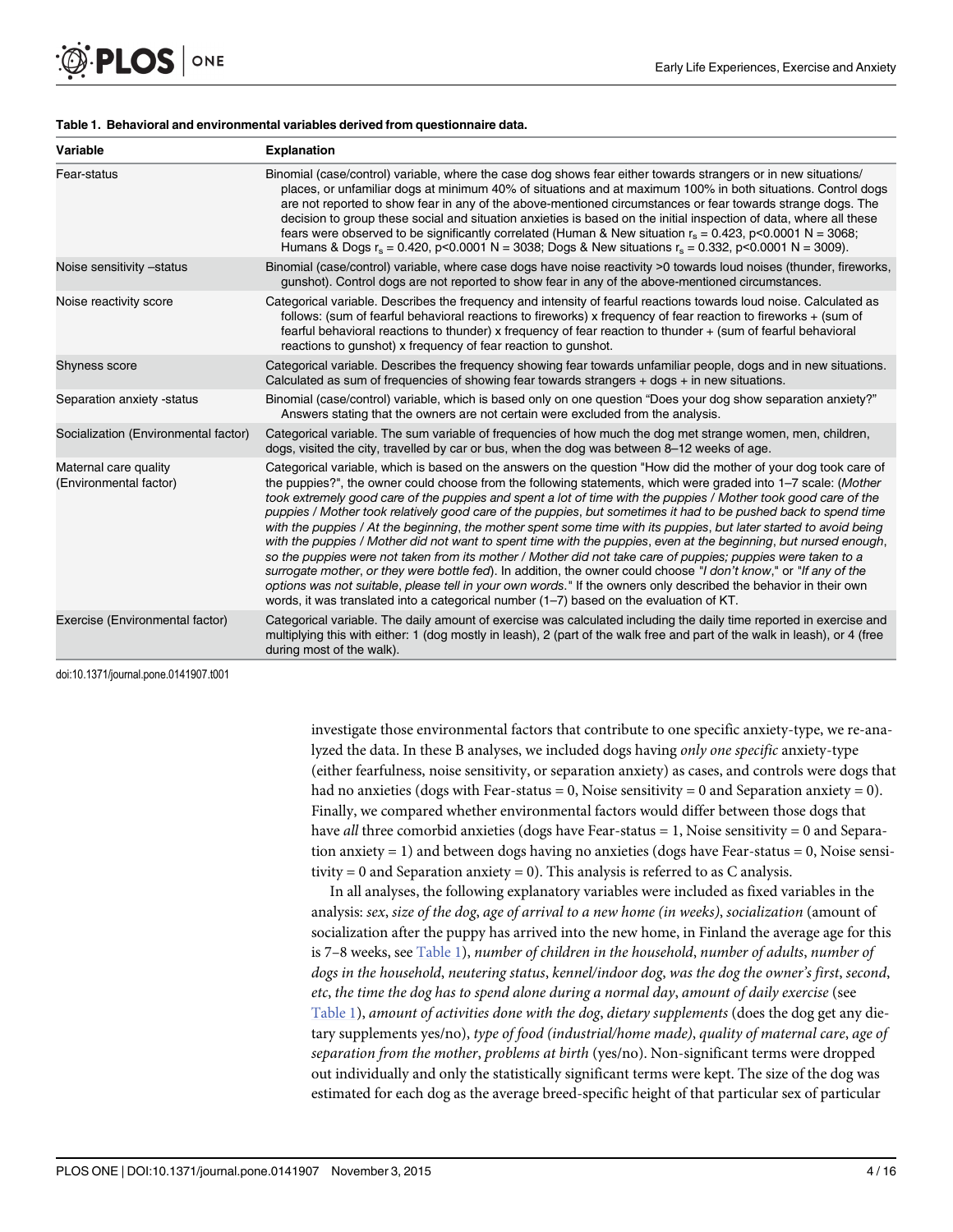<span id="page-4-0"></span>breed. Therefore, no height was estimated for mixed breeds dogs. Multicolinearity was assessed in all our final generalized linear mixed models using PROC REG analysis. Factor place of birth (at the dog's permanent home/ breeder's place) was not included into the generalized linear mixed model, as although included in all versions of the questionnaire, it included many missing values or "don't know" answers and therefore including this variable into the model would have reduced the sample size significantly. We therefore analyzed the place of birth-variable separately using Wilcoxon rank sum test, comparing the Shyness and Noise reactivity -scores (see  $Table 1$ ) between dogs that were born at their permanent home or at the breeder's place. Kruskall-Wallis test and Spearman correlation were used to investigate the association between daily exercise and other variables.

### Ethics statement

The data in this study is collected using an online questionnaire. Before completing the questionnaire, owners were informed of the following: "all filled questionnaires are included in the study, which focuses on the phenotypic characteristics of fear and noise phobia, and possible associated environmental factors. All information submitted is kept strictly confidential. Neither you nor your  $dog(s)$  will be identified during the study". By answering the questionnaire, owners thus gave permission to use the data in studying the genetic and environmental factors affecting anxiety-related traits."

### Results

### **Demographics**

We received altogether 3284 answers (questionnaire versions 1 &  $2-1405$  and versions 3 & 4–1878 answers) from 192 breeds. Six breeds had over 100 replies (Border Collie, Lagotto Romagnolo, German Shepherd, Saluki, and Great Dane, Belgian Shepherd Tervueren & Groenendal), in addition, three breeds had 80–100 replies (Bearded Collie, Staffordshire Bull Terrier, and Shetland Sheepdog). The age of the dogs varied from 3 months to 15 years, where the mean age was 5.2 years  $\pm$  3.3, (median 5 years); however in the following analysis, we included only dogs older than 6 months. This left us with a total of 3262 dogs, from which there were only 19 dogs (6–12 months) that were under 1 year old. Data consisted of 1737 females (mean age 5.3 years  $\pm$  3.3, N = 1717) and 1525 males (mean age 5.2 years  $\pm$  3.2, N = 1507).

### Environmental factors associated with fearfulness

Potential differences in environmental factors between case and control dogs were analyzed in two different ways (A & B analysis) to account for possible anxiety comorbidity. We found several environmental factors to differ between fearful and non-fearful dogs (A analysis, [Table 2a](#page-5-0)). In the generalized linear model analysis, maternal care and the amount of socialization had the largest effects, indicating that fearful dogs had received poorer maternal care and were less socialized compared with non-fearful dogs. Fearful dogs also lived in households with less conspecifics and with more adults, were younger, and more often females compared with control dogs [\(Table 2a\)](#page-5-0). We also found that dogs that lived indoors had higher scores for fearfulness compared with dogs either living both indoors and outside, and dogs living mainly outside. The amount of daily exercise was not statistically significant in the model, however, there was a tendency that fearful dogs get less exercise compared with non-fearful dogs. Dogs' birthplace was analysed separately, and the results suggest that dogs born (in non-permanent homes) at the breeder's places ( $N = 384$ ) were less fearful compared with dogs born at their permanent homes (N = 1238) (Z = -2.26, p = 0.024). We further analysed whether the quality of maternal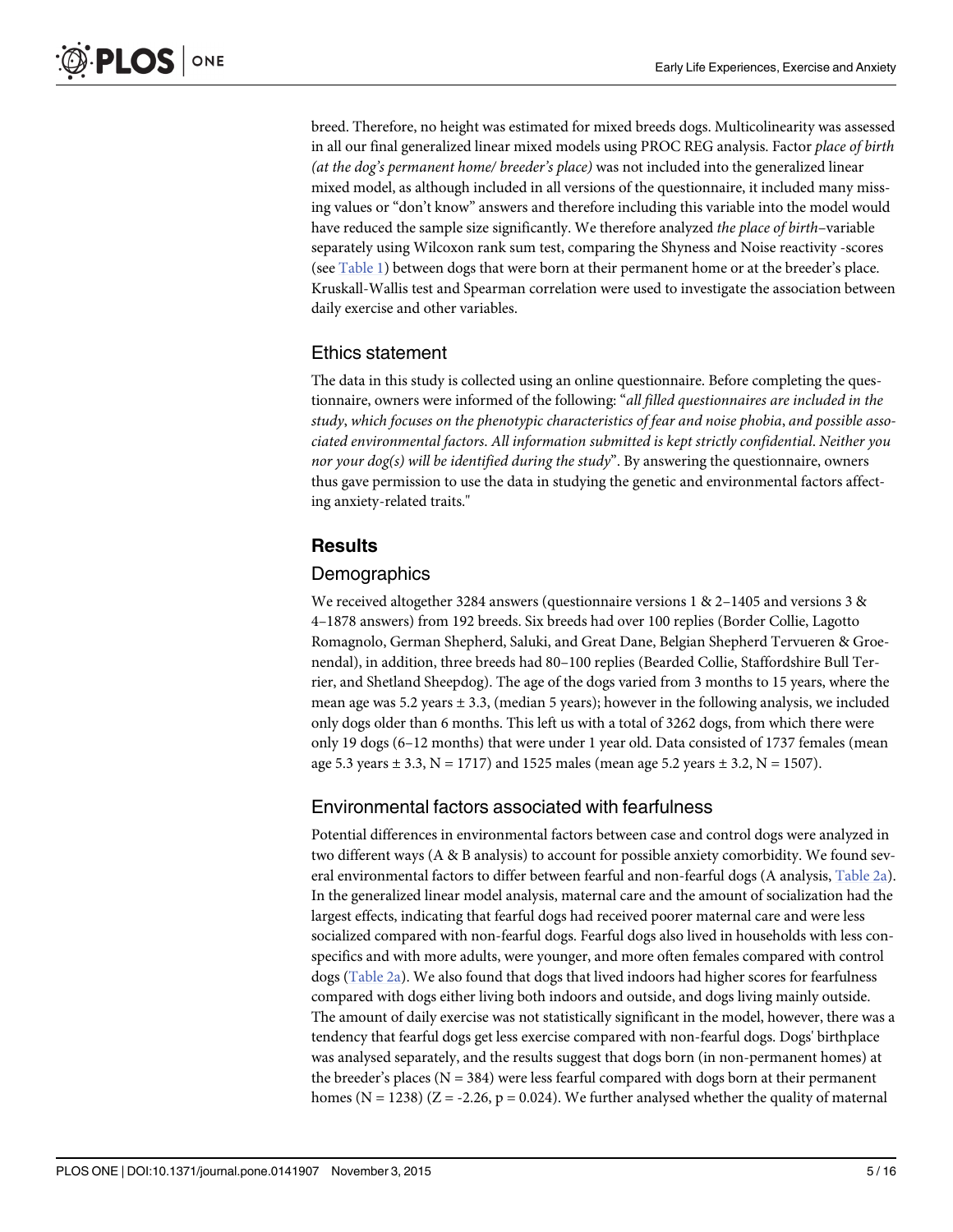<span id="page-5-0"></span>

| a) Fear-status (A)                | Num df | Den df | <b>F</b> Value | P value <sup>1</sup> |
|-----------------------------------|--------|--------|----------------|----------------------|
| Age (in years)                    |        | 780    | 8.91           | 0.0029               |
| Number of dogs in the family      |        | 780    | 7.50           | 0.0063               |
| Socialization                     |        | 780    | 14.29          | 0.0002               |
| Maternal care                     |        | 780    | 19.43          | < 0.0001             |
| Sex                               |        | 780    | 7.45           | 0.0065               |
| Number of adults in the family    |        | 780    | 5.93           | 0.0151               |
| Indoors/kennel/both               | 2      | 780    | 3.74           | 0.0242               |
| Daily exercise                    |        | 780    | 3.57           | 0.0593               |
| b) Fear-status (B)                | Num df | Den df | <b>F</b> Value | P value <sup>1</sup> |
| Age (in years)                    |        | 591    | 4.92           | 0.0269               |
| Socialization                     |        | 591    | 9.61           | 0.0020               |
| <b>Activities</b>                 |        | 591    | 9.59           | 0.0020               |
| Daily Exercise                    |        | 591    | 8.09           | 0.0020               |
| Age of separation from the mother |        | 591    | 2.91           | 0.0884               |

#### [Table 2.](#page-4-0) Generalized linear mixed model analysis results on the association between environmental factors and fearfulness.

a) in A analysis, the variable Fear-status is used as a binary response variable. Fit statistics: Gener. Chi-Square / df = 0.96

b) In B analysis, the variable Fear-status is used as a binary response variable, however, we have excluded all dogs that show a fearful reaction towards loud noises, and also dogs reported to have separation anxiety. Fit statistics: Gener. Chi-Square / df = 0.85

Both the breed and the questionnaire version were used as a random factor in both analyses, and variables were reduced from the model one by one. Results of the type III analysis are presented.

<sup>1</sup>Only variables with statistical significance <0.1 are presented, variables with significance <0.05 are in bold.

doi:10.1371/journal.pone.0141907.t002

care differed between these two birthplaces, and found that mothers that gave birth in their permanent homes  $(N = 920)$  took better care of their offspring, compared with mothers that were taken to breeders' homes ( $N = 291$ ) to give birth ( $Z = -2.25$ ,  $p = 0.025$ ).

The results of the B analysis controlling comorbidity identified three environmental factors and suggest that solely fearful dogs are younger, less socialized, and get less daily exercise compared to non-fearful dogs. Owners also engaged less in various activities with fearful dogs (Table 2b).

### Environmental factors associated with noise sensitivity

The largest explanatory factor associating with noise sensitivity in the A analysis was daily exercise. Dogs with noise sensitivity got significantly less daily exercise compared with dogs with no noise sensitivity  $(Table 3a)$ . In addition, sterilized dogs, and owners' first dogs had more noise sensitivity. Although the sex was not a significant factor in the model, interaction between sex and sterilization status was—intact females were sensitive more often compared with intact males (only intact dogs included, noise sensitivity status  $*$  sex, Chi-Square = 4.85,  $p = 0.03$ ; only sterilized individuals included, noise sensitivity status  $*$  sex, Chi-Square = 0.30, ns.) We also found that dogs with noise sensitivity were older and spent slightly less time alone on an average day compared to controls ([Table 3a](#page-6-0)).

We further analysed the role of daily exercise against other factors in a dog's life. We found that daily exercise did not correlate with puppy socialization ( $r_s = 0.01$ ,  $p = ns$ ,  $N = 1635$ ), or aggressiveness towards strangers ( $r_s = -0.03$ , p = ns, N = 1725), but it had a modest negative correlation with aggressiveness towards dogs ( $r_s$  = -0.05, p = 0.03, N = 1725) and towards the owner ( $r_s = -0.09$ , p = 0.002, N = 1725). Also, the more the dog had daily exercise, the less time it spent alone  $(r_s = -0.07, p = 0.003, N = 1722)$ , the more the owner spent time on activities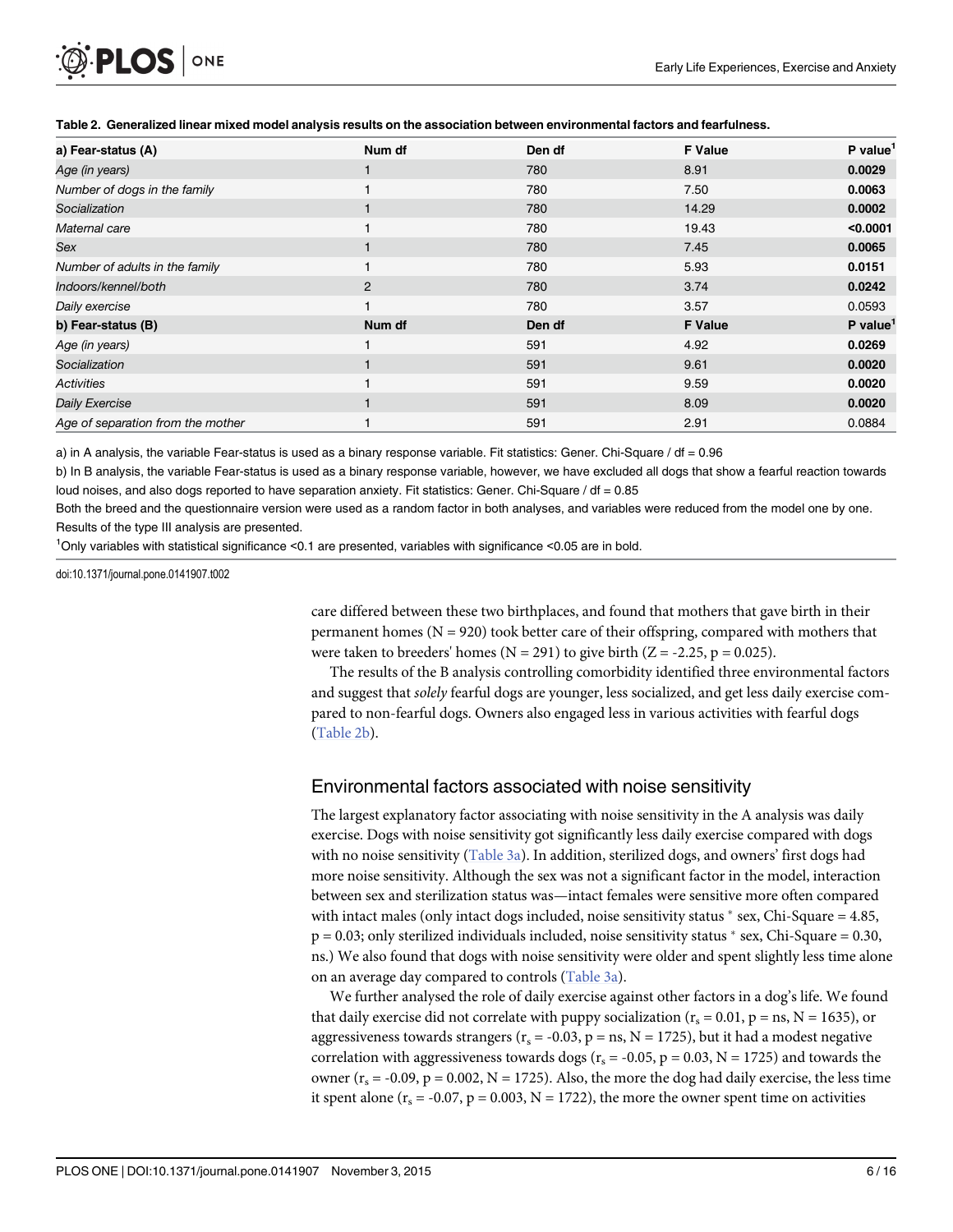<span id="page-6-0"></span>

| a) Noise sensitivity (A)     | Num df | Den df | <b>F</b> Value | P value <sup>1</sup> |
|------------------------------|--------|--------|----------------|----------------------|
| Age (in years)               |        | 1513   | 11.98          | 0.0006               |
| Owners 1st, 2nd, etc. dog    |        | 1513   | 10.23          | 0.0014               |
| Daily exercise               |        | 1513   | 22.07          | < 0.0001             |
| Sterilized                   |        | 1513   | 10.10          | 0.0015               |
| Sex * Sterilized             |        | 1513   | 5.56           | 0.0039               |
| Time spent alone/day         |        | 1513   | 4.86           | 0.0276               |
| b) Noise sensitivity (B)     | Num df | Den df | <b>F</b> Value | P value <sup>1</sup> |
| Age (in years)               |        | 657    | 16.24          | < 0.0001             |
| Daily exercise               |        | 657    | 13.96          | 0.0002               |
| Time spent alone/day         |        | 657    | 9.66           | 0.0020               |
| Socialization                |        | 657    | 3.95           | 0.0472               |
| Number of dogs in the family |        | 657    | 3.62           | 0.0576               |

#### [Table 3.](#page-5-0) Generalized linear mixed model analysis results on the association between environmental factors and noise sensitivity.

a) In A analysis, the variable Noise sensitivity-status is used as a binary response variable. Fit statistics: Gener. Chi-Square / df = 0.98

b) In B analysis, the variable Noise sensitivity-status is used as a binary response variable; however, we have excluded all dogs that that show a fearful reaction either towards strangers or in new situations/places at a minimum of 40% of occasions and also dogs reported to have separation anxiety. Fit statistics: Gener. Chi-Square / df = 0.94

Both the breed and the questionnaire version were used as a random factor in both analyses, and variables were reduced from the model one by one. Results of the type III analysis are presented.

<sup>1</sup>Only variables with statistical significance <0.1 are presented, variables with significance <0.05 are in bold.

doi:10.1371/journal.pone.0141907.t003

with the dog ( $r_s = 0.21$ ,  $p < 0.0001$ ,  $N = 1689$ ), and also dogs having a lot of daily exercise had arrived at an earlier age to their current homes ( $r_s = -0.07$ ,  $p = 0.005$ ,  $N = 1722$ ). There were also slightly more children ( $r_s = 0.06$ ,  $p = 0.02$ ,  $N = 1708$ ) in families that exercised their dogs more. The daily exercise variable was formed as multiplication of daily time spent (min) and the exercise type (dog on the leash all the time  $(1)$ , partly  $(2)$ , or free all the time  $(4)$ ) ([Table 1\)](#page-3-0). Since the exercise type (free/on leash) has a large effect on the exercise –variable, we wanted to further investigate whether environmental factors differ between dogs that mostly walked free or always on leash. Environmental factors such as age ( $Z_{1,806}$  = 0.022, ns), puppy socialization  $(Z_{1,770} = 0.18, \text{ns})$ , or time spent alone/day ( $(Z_{1,818} = 1.38, \text{ns})$  did not differ between these exercise-groups. However, we found that free exercising dogs had more dog companions at home  $(Z_{1.796} = -10.85, p < 0.0001)$ , and their owners had previously owned more dogs compared with dogs always walking on the leash  $(Z_{1,821} = -8.59, p < 0.0001)$ . Also, among noise sensitive dogs, the fear of loud noises in free-exercising dogs started later compared with dogs that are always on leash  $(Z_{1, 113} = -2.68, p = 0.009)$ .

The B analysis, comparing dogs having only noise sensitivity and no other anxiety comorbidities, revealed (Table 3b), that noise sensitive dogs got less daily exercise, were older, were less socialized, and spent slightly less time alone on an average day compared to controls (Table 3b). There was also a non-significant tendency that noise-sensitive dogs had less canine companions at home compared to controls. The dogs' birthplace was analysed separately, and the results suggest that dogs born at breeders' places ( $N = 384$ ) had less noise reactivity compared with dogs born at their permanent homes ( $N = 1238$ ) ( $Z = -2.18$ ,  $p = 0.029$ ).

The onset age of noise sensitivity was reported for 407 dogs. The more dogs the owner had at present ( $r_s = 0.13$ ,  $p = 0.011$ ,  $N = 364$ ) and the more they had previously owned ( $r_s = 0.14$ ,  $p = 0.006$ ,  $N = 376$ ), the later the fear of loud noises started.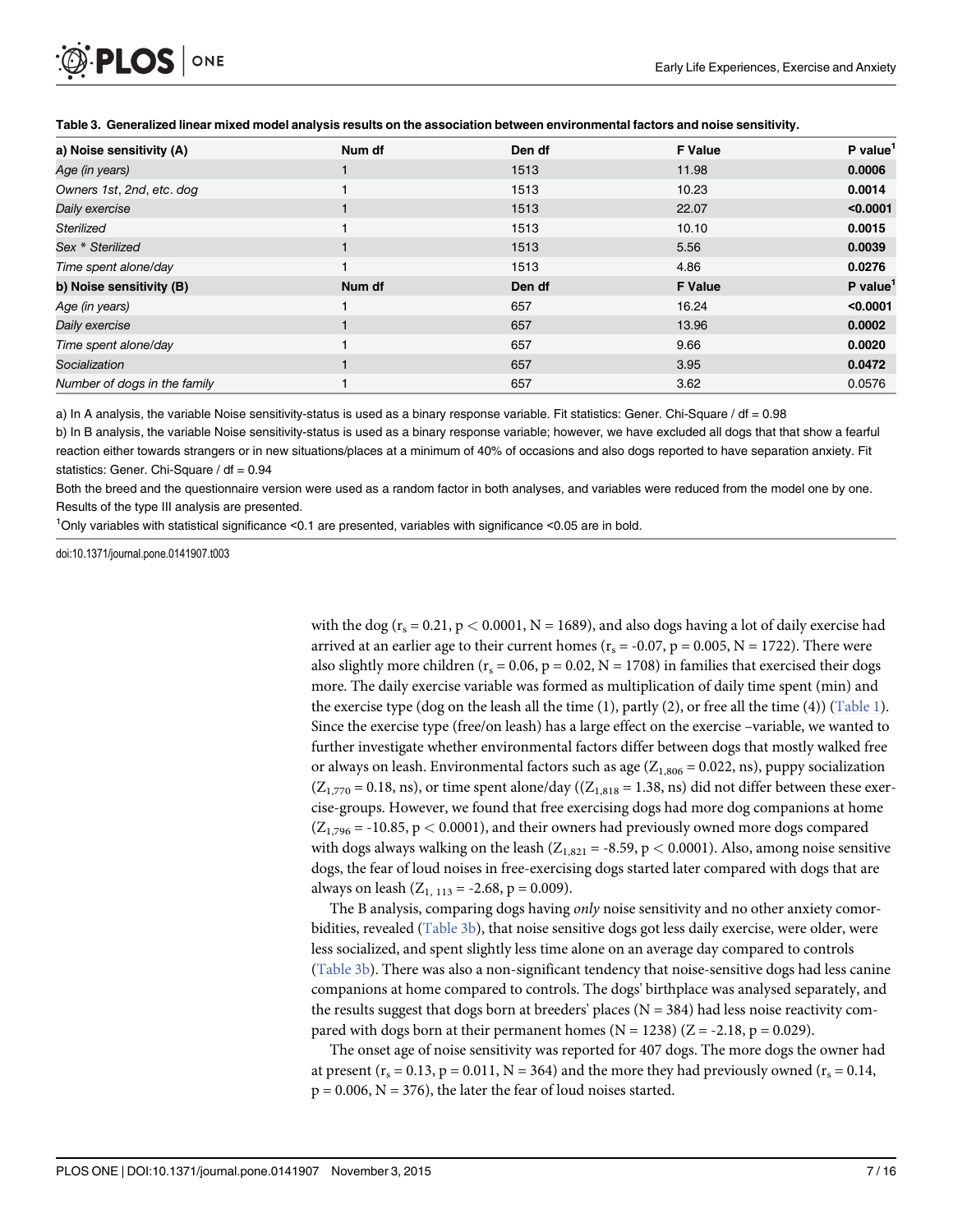| a) Separation anxiety (A) | Num df | Den df | <b>F</b> Value | P value' |
|---------------------------|--------|--------|----------------|----------|
| Daily exercise            |        | 1551   | 11.54          | 0.0007   |
| Age of arrival            |        | 1551   | 3.96           | 0.0468   |

Table 4. Generalized linear mixed model analysis results on the association between environmental factors and separation anxiety.

a) In A analysis, the variable Separation anxiety-status is used as a binary response variable. Fit statistics: Gener. Chi-Square / df = 0.92

Both the breed and the questionnaire version were used as a random factor in both analyses, and variables were reduced from the model one by one.

Results of the type III analysis are presented.

<sup>1</sup>Only variables with statistical significance <0.1 are presented, variables with significance <0.05 are in bold.

doi:10.1371/journal.pone.0141907.t004

### Environmental factors associated with separation anxiety

Separation anxiety was asked about in only one question in the questionnaire: "Does your dog have separation anxiety?" The A analysis compared the environmental factors between dogs whose owners answered "yes" with dogs whose owners had marked "no". Dogs with separation anxiety exercised less compared with dogs that did not have separation anxiety (Table 4). The age of arrival to a new home-factor had an insignificant tendency to differ between groups  $(p = 0.052)$ , where dogs with SA had arrived to new homes at an older age. B analysis, comparing dogs having only separation anxiety (and no comorbidities), did not find any environmental factors that would be associated with separation anxiety per se.

### Environmental factors and anxiety comorbidity

We also studied the role of environmental factors for comorbid dogs by comparing dogs that were fearful, had noise sensitivity, and separation anxiety against dogs that were reported not to have any anxieties (C analysis). Dogs having several anxieties had experienced poorer maternal care and were separated later from their mothers; in addition, these dogs spend less time alone and engaged in various activities with the owner less often (Table 5). However, the fit

Table 5. Generalized linear mixed model analysis results on the association between environmental factors and comorbid anxieties.

| a) All anxieties (C)              | Num df | Den df | <b>F</b> Value | $P$ value <sup>1</sup> |
|-----------------------------------|--------|--------|----------------|------------------------|
| Maternal care                     |        | 431    | 16.69          | < 0.0001               |
| Time spent alone/day              |        | 431    | 3.93           | 0.0480                 |
| <b>Activities</b>                 |        | 431    | 4.13           | 0.0427                 |
| Age of separation from the mother |        | 431    | 5.83           | 0.0162                 |

a) Results of the C analysis estimating the association of environmental factors comparing dogs with all anxieties (fearfulness, noise sensitivity, separation anxiety) with dogs with no above-mentioned anxieties reported.

Both the breed and the questionnaire version were used as a random factor in both analyses, and variables were reduced from the model one by one.

Results of the type III analysis are presented.

<sup>1</sup>Only variables with statistical significance <0.1 are presented, variables with significance <0.05 are in bold.

doi:10.1371/journal.pone.0141907.t005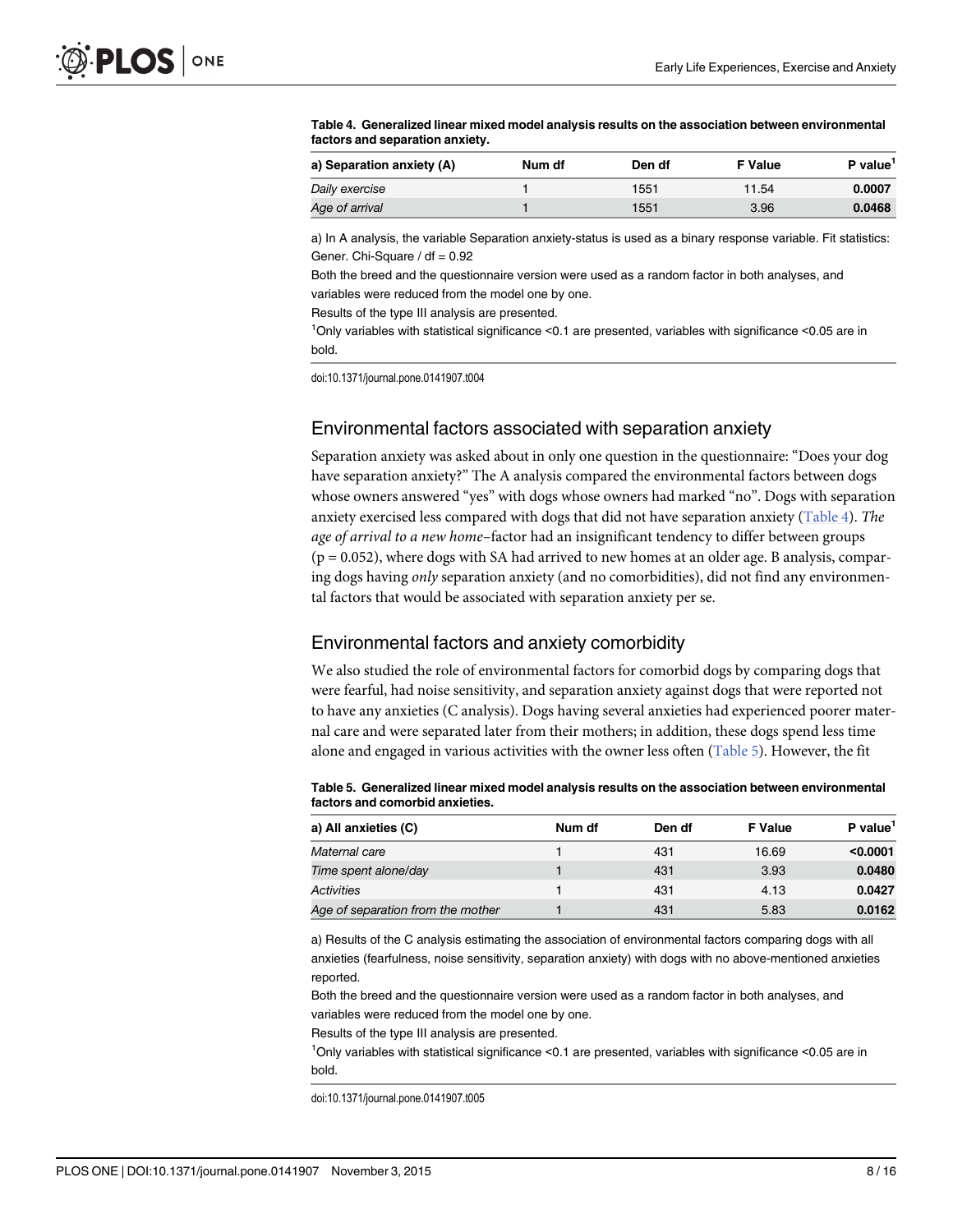<span id="page-8-0"></span>statistics of this analysis (generalized chi-square/DF) was only 0.66 (the closer to 1, the better), which means that results should be interpreted cautiously.

### **Discussion**

Behavioral traits are affected by a complex interplay of genetic and environmental factors. One of the major benefits of studying family dogs instead of wild animals is the possibility to collect life-long information and estimates on behavior in various situations and environments. Dogs are family members and under constant daily surveillance of the owners, which permits accurate descriptions of many life events. Owners are capable of describing a dog's behavior, and fearful personality traits in particular, reliably [\[32](#page-13-0)–[34\]](#page-13-0). Furthermore, subjective interpretations can be at least partially controlled by the means of presenting the questions in surveys. In this study, we found several early life—and daily routine factors that associate with anxiety and which may have implications on dogs' welfare and strategies for future genetic studies.

### Early life experiences have a major role in the development of a fearful personality

The largest explanatory factors associating with fearfulness were maternal care and the amount of socialization during the puppyhood. Fearful dogs had experienced poorer maternal care and had been less socialized before the first three months of life. When comparing environmental factors between solely fearful (without other anxieties) and non-fearful dogs, we did not however find any differences in maternal care, suggesting that maternal care may be especially important in the development of anxiety comorbidities. This was further supported by the observation that maternal care differed in the analysis that compared a combined comorbidity anxiety group (fearfulness, noise sensitivity, and separation anxiety) with non-fearful dogs. We have also found earlier that dogs with stereotypic tail-chasing experienced poorer quality maternal care and had shyer personalities compared with dogs with no tail-chasing [[35](#page-13-0)]. It is good, however, to keep in mind that in this study, the information on the maternal care quality came from the owners and not from the breeders. Some owners had contacted the breeder for further information on the maternal care, and some reported what they had witnessed when visiting the breeder before adopting the puppy. Not all responders were able to answer this question. The question on the quality of maternal care reached good test-retest reliability values when we earlier validated our questionnaire (maternal care quality: Spearman  $r_s = 0.82$ ,  $p = 0.0002$ ,  $N = 15$  [\[32\]](#page-13-0). Even though detailed behavioral observations of maternal care quality together with the later assessment of personality are definitely needed to verify our results, our observation serves as the first indicator of the magnitude of the effect of maternal care quality on the fearfulness in dogs. Early life experiences are well-known to have a large effect on behavior in all animals [[36](#page-13-0)–[39](#page-14-0)] including dogs [[36\]](#page-13-0). Variation in the quality of maternal care has shown to have dramatic changes through epigenetic modifications in stress-coping behavior in rats  $[28,29]$ , humans, and primates  $[40,41]$  $[40,41]$ . However, the research on maternal care and maternal behavior is completely lacking in dogs. It is well-established that maternal behavior itself has a heritable component [\[40\]](#page-14-0), and breed-specific differences in maternal care have been observed in other domesticated species  $[42]$  $[42]$ . It should not therefore be surprising to find that dog breeds may also differ markedly in maternal behavior, considering the extensive existing variation in morphology and behavior between dog breeds. Domestication and human interference with maternal care may cause relaxed selection on maternal care, and severe defects, and even lack of maternal behavior has been observed in domesticated species [\[42,43\]](#page-14-0). Variation in maternal care through epigenetic or genetic factors may greatly contribute to anxietyrelated behaviors in dogs.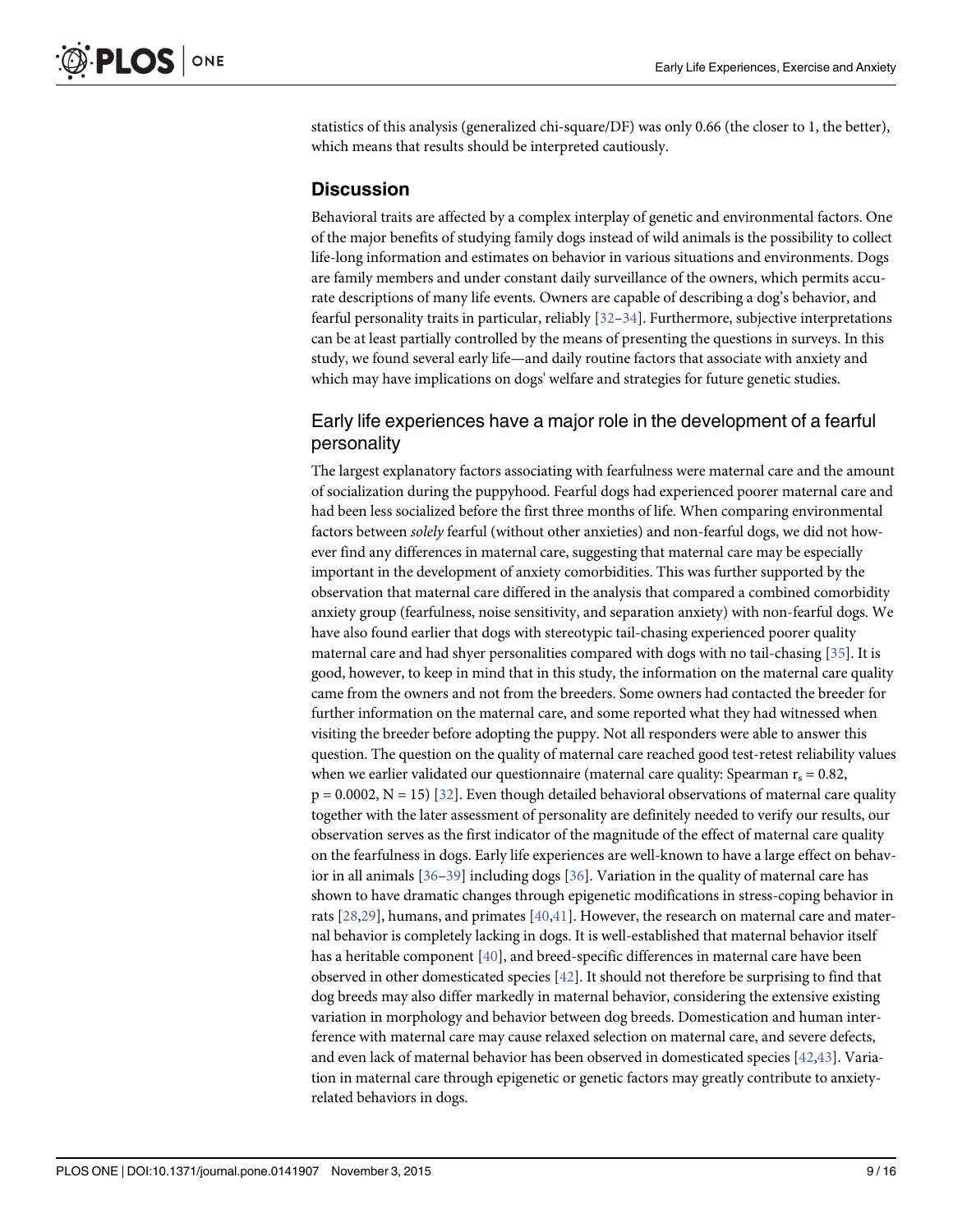<span id="page-9-0"></span>The fact that puppy socialization was found as a major explanatory factor for fearfulness was not surprising. [[19](#page-13-0),[44](#page-14-0)]. In Finland, puppies are routinely adopted to new homes at the age of 7–8 weeks, unlike many other countries, where puppies arrive to new homes between 10–12 weeks. The question on the amount of socialization reached very high test-retest reliability values on the validation of our questionnaire (socialization: Spearman  $r_s = 0.94$ , p<0.0001,  $N = 34$  [\[32\]](#page-13-0), and it seems that owners are well able to remember the socialization events from the puppy period. Several studies have suggested that early environment and socialization affect avoidance behavior and aggression in dogs  $[19-21]$  $[19-21]$  $[19-21]$ . Dogs have a sensitive period during approximately 3–12 weeks of age, where life experiences and events have pronounced effects on later behavior  $[19,21]$  $[19,21]$  $[19,21]$ . The timing and the amount of experiences needed for a balanced personality may, however, vary across breeds.

### Exercise—a major stress resilience factor?

Interestingly, the daily amount of exercise was the largest factor associated with noise sensitivity; dogs with noise sensitivity exercised significantly less compared with dogs with no noise sensitivity. Similarly, daily exercise was the largest environmental factor that was significantly different between dogs having separation anxiety and dogs with no observed symptoms. In addition, daily exercise differed significantly between solely fearful and non-fearful dogs (B analysis), and it was also nearly significant between fearful and non-fearful dogs (A analysis). Daily exercise-variable consisted of the minutes per day of walking multiplied by the exercise type (mostly free/ partly on leash/ all the time on leash). If analysed independently, both variables correlate negatively with noise sensitivity. The amount of daily walks was also found earlier to associate with fearfulness; dogs with shorter daily walks had more fear of loud noises, strangers, and startling stimuli compared with dogs with longer walks [[27](#page-13-0)]. Exercise may work as stress resilience, and owners may therefore observe less fearful reactions. This hypothesis is also supported by the observation that dogs that are allowed to exercise freely had later onset noise sensitivity. The resilient effect of exercise on anxiety and depression has been recognized in humans as well [\[45,46](#page-14-0)]. The complete underlying mechanism behind this effect of exercise is not clear, but it is known that exercise increases serotonin production both in animals and humans, thus functioning as an antidepressant  $[47]$  $[47]$  $[47]$ . Recent studies also showed a reduction in oxidative stress and anxiety-like behavior as a consequence of moderate treadmill exercise in rodents [[48](#page-14-0)]. Our study highlights the importance of exercise in dogs' welfare and warrants further studies, including potential anxiolytic effects through the serotonin pathway.

The alternative explanation for the observed association between exercise and anxiety could relate to the owner factor: anxious dogs are exercised less because fearfulness challenges such routines. These dogs may, for example, run away, be less obedient, or behave aggressively when startled. However, Tami et al. did not find any difference in obedience between dogs with short compared with long walks  $[27]$  $[27]$  $[27]$ . Our results did not find any association between daily exercise and aggressiveness towards strangers, but we did find a modest association where dogs with less daily exercise were more aggressive to other dogs. We could speculate that these dogs may also have fewer experiences (due to shorter walks) and therefore be more fearful. However, puppy socialization did not correlate with daily walks. Thus, our and others' data makes the alternative explanation for the observed association less likely. However, daily exercise was also positively associated with other routines that together may have an effect on anxiety. Dogs that got more daily exercise spend less time alone, and their owners had more activities with these dogs (training, etc) as well. The amount of daily exercise can thus be a variable that indicates the overall quality of general dog management.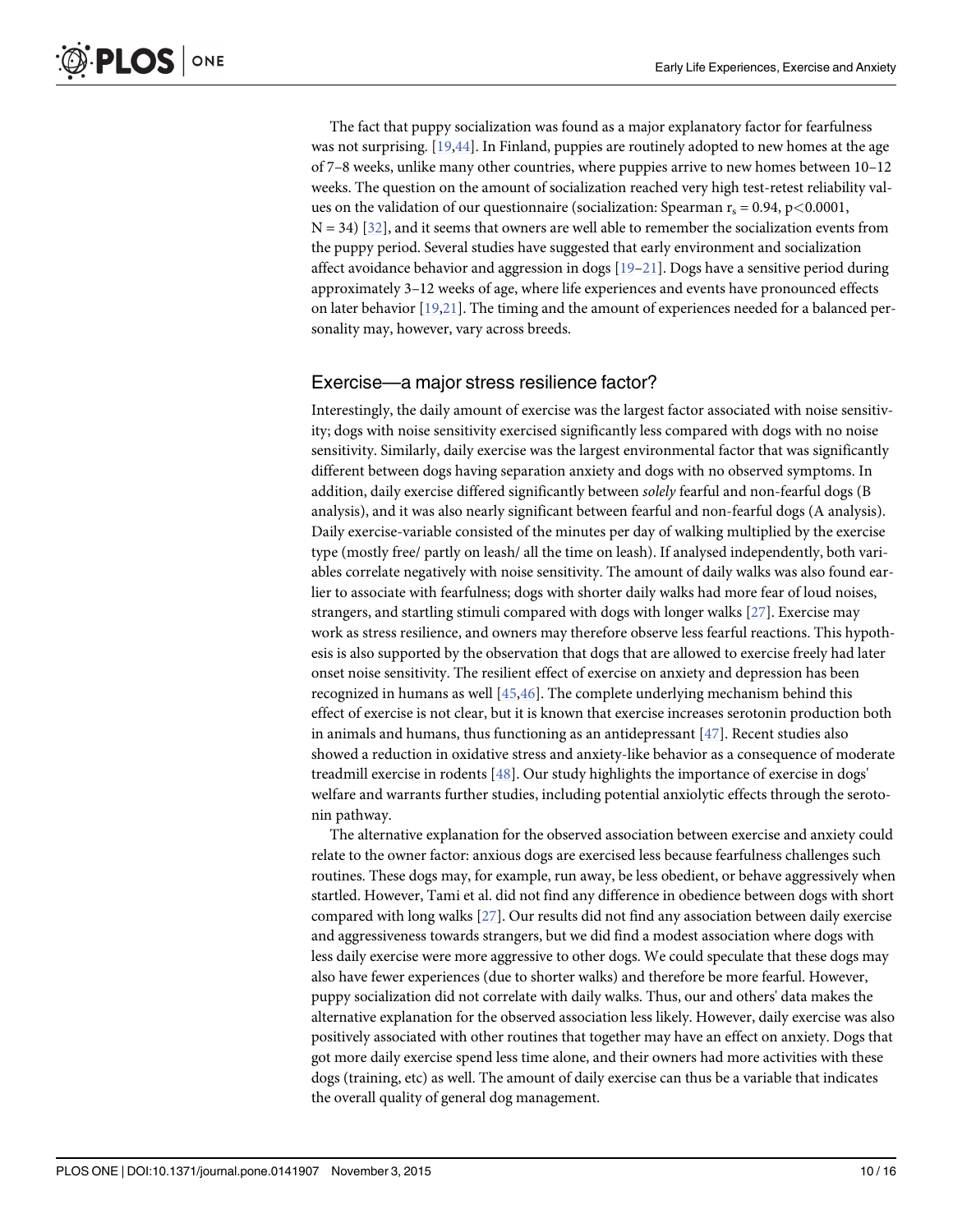<span id="page-10-0"></span>A recent study suggested an association between dogs' morphology and several behavioral characteristics [\[49\]](#page-14-0). They found a strong negative correlation between body-size and unwanted behaviors—smaller dogs had significantly more compulsive behaviors, mounting behavior, separation-related problems, urine marking, but most importantly, dog-directed fear, and nonsocial fear [\[49\]](#page-14-0). Our results do not support their finding. We included the size of the dog (average height of that breed) into all analyses, however, it was significant only when daily exercise was excluded from the analysis. Further analysis showed that smaller dogs are more often kept on leash compared with larger dogs ( $\chi$ 2<sub>2,1720</sub> = 108,03, p < 0.0001), and also get less exercise  $(r_s = 0.30, p < 0.0001, N = 1708)$ . Thus, the size of the dog may not be a major factor for fearfulness, but instead, small dogs most likely have different daily routines, such as exercise, which may confound results, if variables such as exercise are excluded.

### Age, other dogs, and the effect of the owner

Fearful dogs were observed to be younger compared with non-fearful dogs; however, dogs with noise sensitivity were older compared with control dogs. Even though dog personality has been observed to be rather stable from one year onwards [[50\]](#page-14-0), our observation suggests that fearfulness may be reduced along with age, possible due to habituation and life experiences. Dogs may develop a coping strategy for frightening situations, partially with the help of the owner. Owners may also learn that their dogs do not like new people or new situations and may start avoiding these situations. This however does not seem to be the case with noise sensitivity, as noise-sensitive dogs were older compared with dogs with no fear of loud noises. Noise sensitive dogs have been found to be older compared with control dogs in other studies as well [\[8](#page-12-0)]. In addition, one study found that dogs over 10-years-old have more severe fear reactions compared with younger dogs [[51](#page-14-0)]. The median onset age for noise sensitivity in our study was 2 years, which partially explains the association. Fear of loud noises seems to differ from, for example, a fear of strangers, in the sense that habituation to the loud noises does not seem to happen; instead, fear of noises might even get more severe during aging [\[51\]](#page-14-0).

The presence of other dogs may work as stress resilience. We found that fearful dogs came from single-dog houses more often than non-fearful dogs. An earlier study reported that dogs from multi-dog homes have less pronounced reactivity and more rapid recovery of the dog's HPA response compared with dogs from single-dog houses after exposure to a simulated thunderstorm [\[52\]](#page-14-0). The difference was only observed in the cortisol recovery, and the behavioral responses of dogs from multi- and single-dog houses did not differ [[52](#page-14-0)]. We have earlier found that dogs with stereotypic tail-chasing have fewer dog companions at home compared with dogs with no tail chasing [[35](#page-13-0)]. Although we speculated earlier that this difference might be an artifact (of owners from multi-dog houses being able to pay less attention to each dog compared with single-dog homes), the fact that this difference is again observed in relation to anxiety-related behavior suggests that living with other dogs may work as a protective factor against several stressors. Social support has long been known to be a buffering factor against stressful events in humans [[53](#page-14-0)], whereas social isolation in monogamous prairie voles is a stress-inducing factor [[54,55\]](#page-14-0).

Owners' first dogs were more likely to develop noise sensitivity compared with owners' later dogs, which may reflect the owner experience in training, desensitizing, or more careful selection of later puppy personality or breed. Owners' first dogs have also been found to have a higher incidence of noise sensitivity [[25](#page-13-0),[26](#page-13-0)]. We also found that dogs living with several adults were more fearful than those living in families with only one adult. The possible explanation for this association is unclear.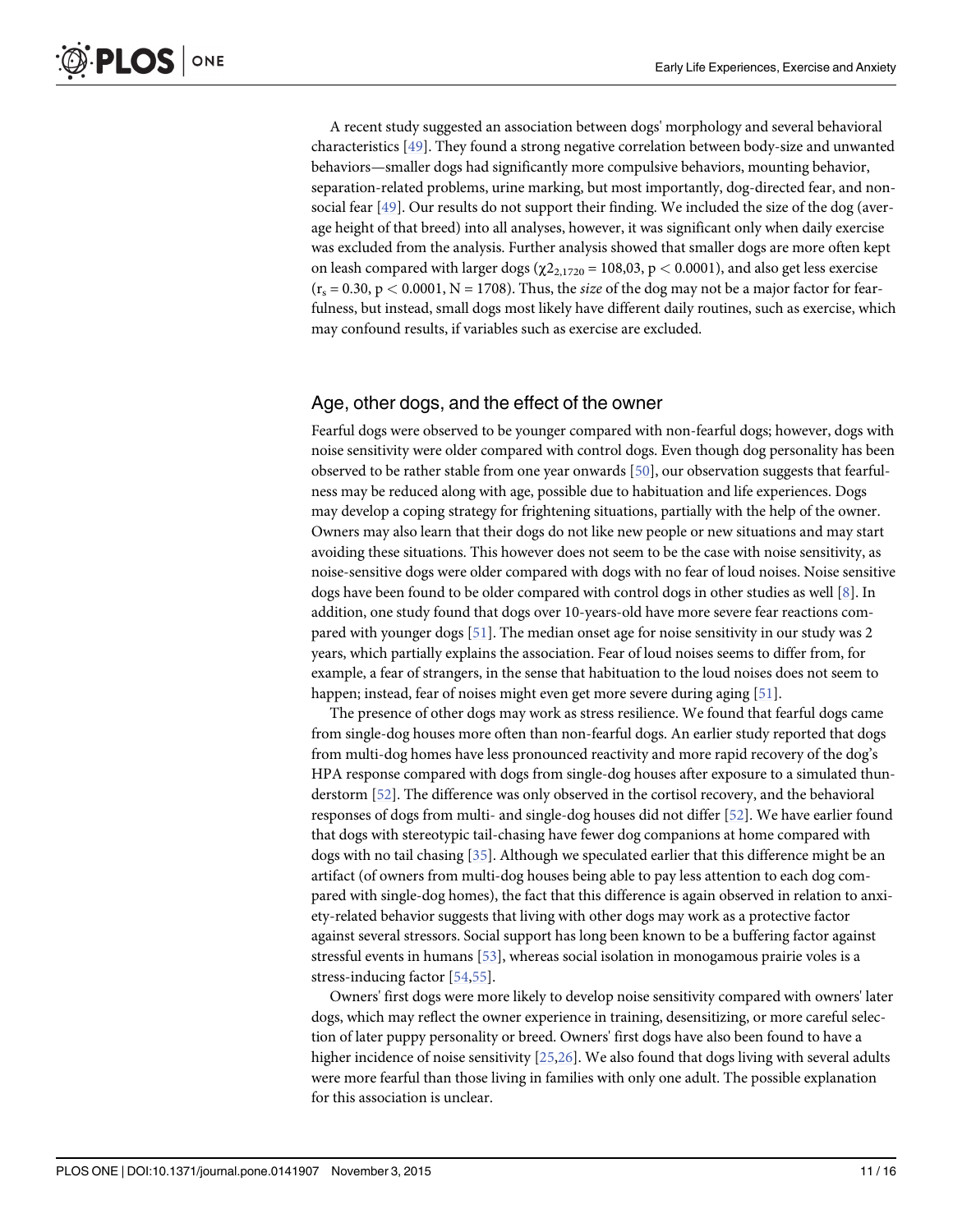### <span id="page-11-0"></span>Sex, sterilization status, and other factors

Females and males differed in fearfulness, but not in noise sensitivity. Females were more often found to be fearful compared with males. Clear sex difference has been found earlier, especially both for fearfulness and phobias, where females were diagnosed with having general fearfulness and phobias more often [[56](#page-14-0)]. Correspondingly, males have been reported to be bolder in earlier studies [\[57,58\]](#page-14-0). In our study, noise sensitive dogs were observed to be sterilized/neutered more often compared with control dogs. This increase in anxiety due to hormonal level change has been observed in earlier studies as well [[8](#page-12-0)], and early neutering has been shown to predispose to several anxieties [[59](#page-14-0)]. We also observed a significant interaction term between sex and sterilization. Intact females had higher probability to fear loud noises compared with intact males. In other words, although sterilization seems to be a risk factor for noise sensitivity, it is a similar-sized risk factor for both sexes. Dogs living mostly indoors were more fearful compared with dogs living mostly in kennels/outdoors in our study. An earlier study found noise-phobic dogs to live indoors more often compared with control dogs [[27](#page-13-0)]. This may be a real observation, or alternatively, dogs living mostly outdoors are not as often observed by the owners, generating a reporting bias.

Dog breeding includes practices, where breeders use several co-owned females in breeding that live somewhere other than at breeders' homes permanently. However, these females are usually taken into breeders' homes for delivery, where the bitches take care of puppies until those are 7–8 weeks old on average. This change of environment just before the birth may cause stress for these females, and we wanted to investigate if the birthplace has any effect on a puppy's future fearfulness. We observed a significant effect of the birthplace on offspring behavior. However, the direction was the opposite than expected; the offspring born from females that were brought to breeders' homes for delivery were less fearful compared to offspring whose mothers gave birth at permanent homes. The same phenomenon was observed in noise sensitivity. One of the potential explanations could be the difference in maternal care between the environments, and we actually did find differences in maternal care between delivery environments. However, females who delivered at their permanent homes took better care of their offspring than mothers that were taken into breeders' homes, which does not explain why permanent home-delivered dogs are more fearful. Another explanation for the observation may be the beneficial effects of mild stress. The change of environment for the mother just before delivery is a potential stressor, and this stress may mediate via the mother's behavior to the offspring. Several animal studies show beneficial effects of early exposure to mild stress, such as decreased anxiety in adult offspring [\[60,61\]](#page-14-0).

Dogs with noise sensitivity and anxiety comorbidity spend less time alone on average compared to dogs with no noise sensitivity. Dogs with noise sensitivity may also have separation anxiety symptoms, as it has been found that these anxieties often co-occur [\[62,63](#page-15-0)]. Due to these symptoms, owners may leave these dogs alone for shorter periods. Owners of solely fearful dogs engaged less in activities such as training, competing, hunting, etc., compared to nonfearful dogs. The dogs' fearfulness may actually restrict these activities, and owners may not be very motivated to compete with fearful dogs, as it has been shown that bold dogs are more successful in working dog competitions [[64](#page-15-0)].

### **Conclusions**

This questionnaire study revealed several environmental factors that are related to canine anxiety. Many of these factors have also been found to be important in the personality development and anxiety resilience in other mammals, including humans. Both of the largest environmental factors associating with fearfulness were related to early life. The amount of socialization has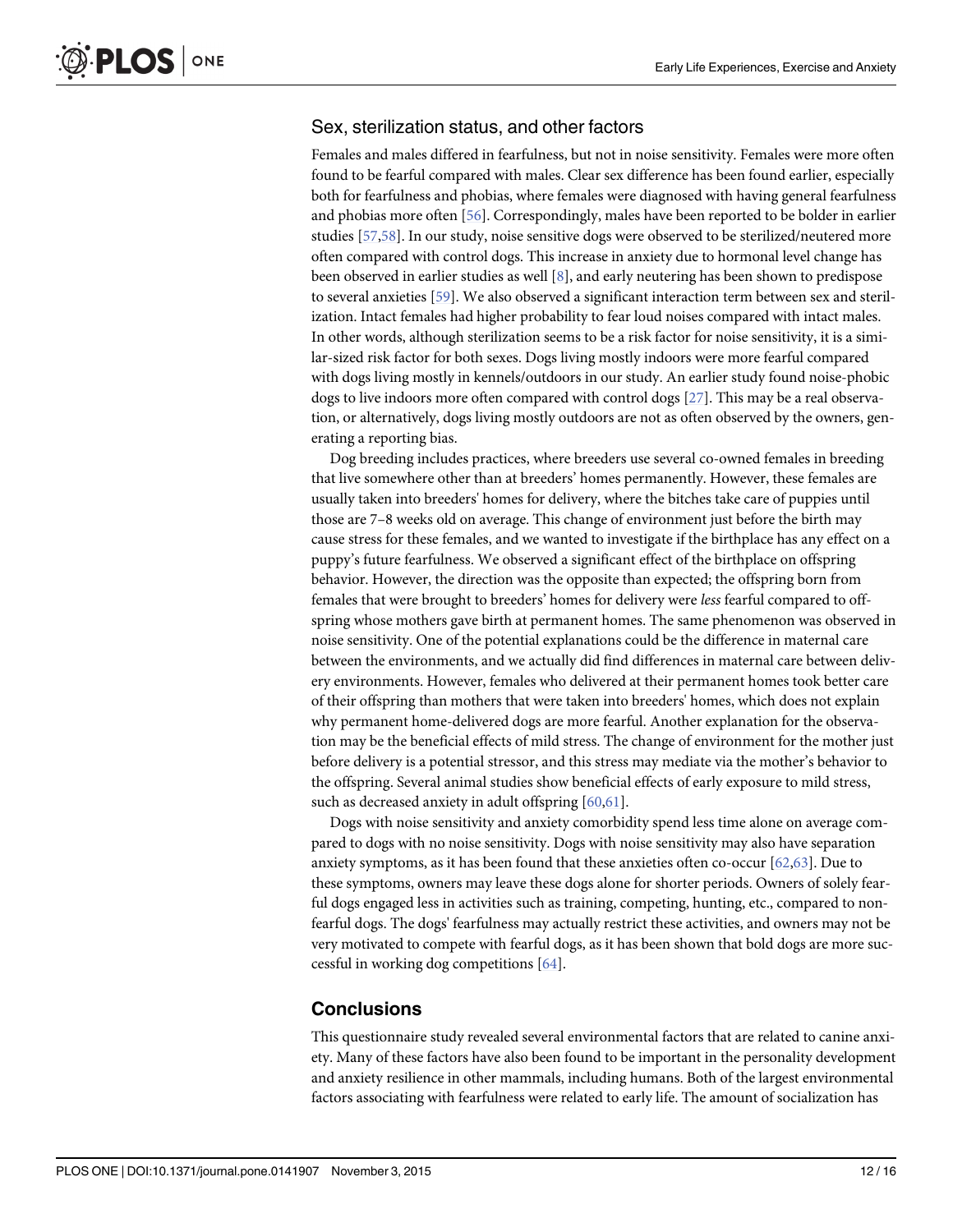<span id="page-12-0"></span>long been known to affect fearfulness in dogs. However, our observation of the role of maternal care is novel and warrants mode detailed studies in future. Maternal care in dogs in this study was estimated using only one question, and more detailed research on the variation within and between breeds and on the important components of maternal care using the observational approach is needed. The estimation of maternal traits is used actively in several production animal breeding-programs, and maternal qualities should be estimated and used in future dog breeding programs. The major factor associating with noise sensitivity and separation anxiety was the amount of daily exercise. Although some indications of this association can be found from earlier literature, this is the first time when both the amount and the type of exercise can be identified as both having a significant association with anxiety in dogs. A replication study in a larger sample or by linking the serotonin pathway and exercise to anxiety via a functional approach is needed. If further studies can show a causal connection, then exercise could potentially provide a feasible means to improve the welfare of anxious dogs.

### Supporting Information

[S1 Appendix.](http://www.plosone.org/article/fetchSingleRepresentation.action?uri=info:doi/10.1371/journal.pone.0141907.s001) The questionnaire used to collect the data. (DOCX)

### Acknowledgments

We are most grateful to all dog owners who participated in this study. This work was supported by ERC Starting Grant 260997 (HL), Finnish Cultural Foundation (KT), the Jane and Aatos Erkko Foundation, the Academy of Finland, and the Finnish Kennel Club (KT).

### Author Contributions

Conceived and designed the experiments: KT HL. Performed the experiments: KT. Analyzed the data: KT. Contributed reagents/materials/analysis tools: HL. Wrote the paper: KT HL.

### References

- [1.](#page-0-0) Sih A, Bell AM, Johnson J, Ziemba R. Behavioral syndromes: An integrative overview. Q Rev Biol. 2004; 79: 241–277. PMID: [15529965](http://www.ncbi.nlm.nih.gov/pubmed/15529965)
- [2.](#page-0-0) Carere C, Maestripieri D, editors. Animal Personalities Behavior, Physiology, and Evolution: The University of Chicago Press; 2013.
- [3.](#page-0-0) Stamps J, Groothuis TGG. The development of animal personality: relevance, concepts and perspec-tives. Biol Rev. 2010; 85: 301-325. doi: [10.1111/j.1469-185X.2009.00103.x](http://dx.doi.org/10.1111/j.1469-185X.2009.00103.x) PMID: [19961473](http://www.ncbi.nlm.nih.gov/pubmed/19961473)
- [4.](#page-0-0) Bouchard. TJ, Loehlin JC. Genes, Evolution, and Personality. Behav Genet. 2001; 31: 243. PMID: [11699599](http://www.ncbi.nlm.nih.gov/pubmed/11699599)
- 5. Nettle D. The evolution of personality variation in humans and other animals. Am Psychol. 2006; 61: 622–631. PMID: [16953749](http://www.ncbi.nlm.nih.gov/pubmed/16953749)
- [6.](#page-0-0) Arvelius P, Asp HE, Fikse WF, Strandberg E, Nilsson K. Genetic analysis of a temperament test as a tool to select against everyday life fearfulness in Rough Collie. J Anim Sci. 2014; 92: 4843–4855. doi: [10.2527/jas.2014-8169](http://dx.doi.org/10.2527/jas.2014-8169) PMID: [25253803](http://www.ncbi.nlm.nih.gov/pubmed/25253803)
- [7.](#page-1-0) Lord K, Feinstein M, Smith B, Coppinger R. Variation in reproductive traits of members of the genus Canis with special attention to the domestic dog (Canis familiaris). Behav Processes. 2013: 131–142.
- [8.](#page-1-0) Blackwell EJ, Bradshaw JWS, Casey RA. Fear responses to noises in domestic dogs: Prevalence, risk factors and co-occurrence with other fear related behaviour. Appl Anim Behav Sci. 2013; 145: 15–25.
- [9.](#page-1-0) Foyer P, Bjallerhag N, Wilsson E, Jensen P. Behaviour and experiences of dogs during the first year of life predict the outcome in a later temperament test. Appl Anim Behav Sci. 2014: 93–100.
- [10.](#page-1-0) Mendl M, Burman OH, Paul ES. An integrative and functional framework for the study of animal emotion and mood. Proc R Soc B. 2010; 277: 2895–2004. doi: [10.1098/rspb.2010.0303](http://dx.doi.org/10.1098/rspb.2010.0303) PMID: [20685706](http://www.ncbi.nlm.nih.gov/pubmed/20685706)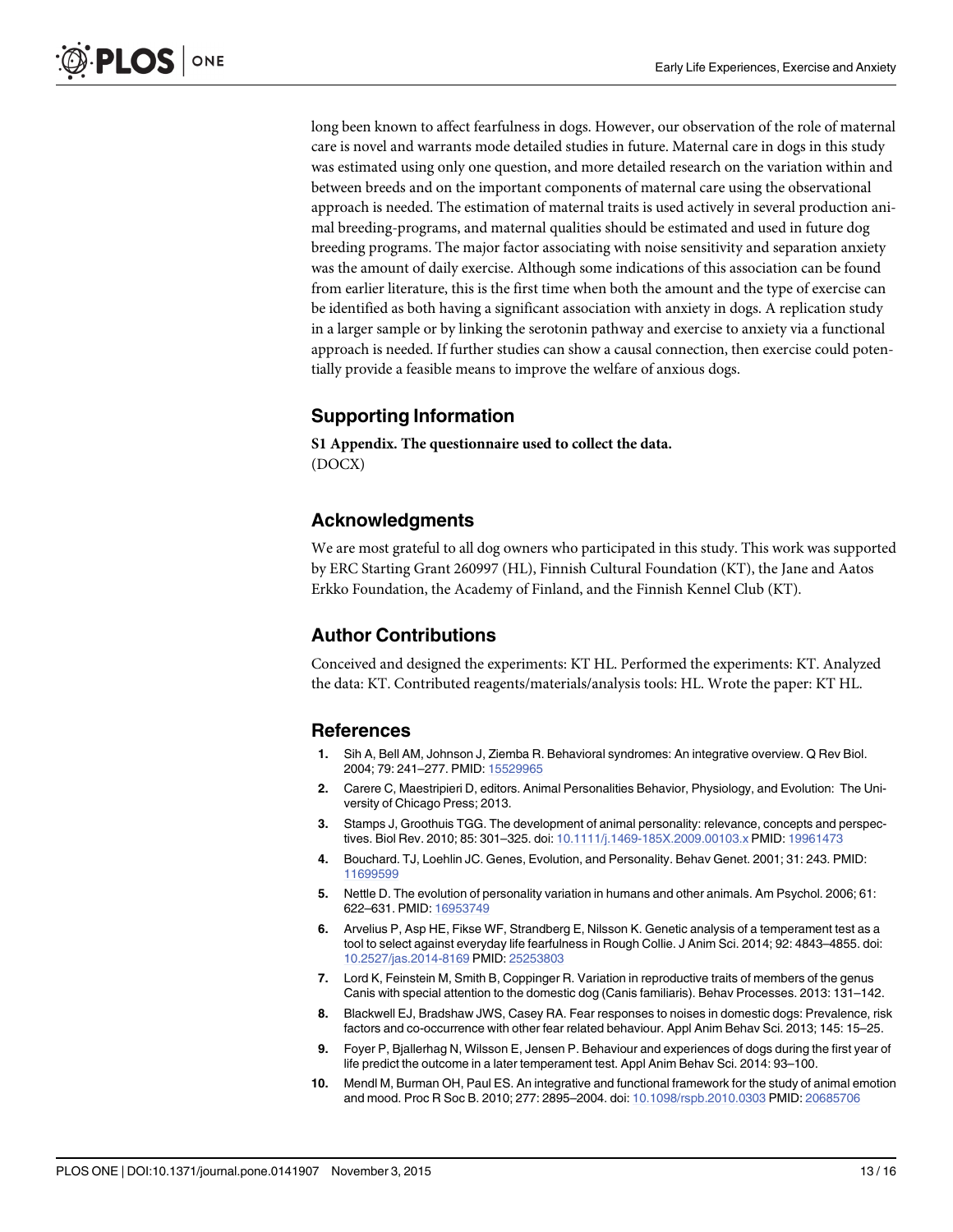- <span id="page-13-0"></span>[11.](#page-1-0) Epstein S. The nature of anxiety with emphasis upon its relationship to expectancy. In: Beck AT, editor. Anxiety. Elsevier Ltd; 1972. pp. 291,339–337,342.
- 12. Öhman A. Fear and anxiety. Overlaps and dissociations. In: Lewis M, Haviland-Jones JM, Barrett LF, editors. Handbook of emotions. New York: Guilford Press; 2008. pp. 709–729.
- [13.](#page-1-0) Dias B, Banerjee S, Goodman J, Ressler K. Towards new approaches to disorders of fear and anxiety. Curr Opin Neurobiol. 2013; 23: 346–352. doi: [10.1016/j.conb.2013.01.013](http://dx.doi.org/10.1016/j.conb.2013.01.013) PMID: [23402950](http://www.ncbi.nlm.nih.gov/pubmed/23402950)
- [14.](#page-1-0) Svartberg K. Individual differences in behaviour—dog personality. In: Jensen P, editor. Behavioral Biology of Dogs. Oxfordshire: CAB International; 2007. pp. 182–206.
- [15.](#page-1-0) Sherman BL, Mills DS. Canine anxieties and phobias: an update on separation anxiety and noise aversions. Vet Clin North Am Small Anim Pract. 2008; 38: 1081–1106. doi: [10.1016/j.cvsm.2008.04.012](http://dx.doi.org/10.1016/j.cvsm.2008.04.012) PMID: [18672155](http://www.ncbi.nlm.nih.gov/pubmed/18672155)
- [16.](#page-1-0) Goddard M, Beilharz R. Genetic and environmental factors affecting the suitability of dogs as guide dogs for the blind. Theor Appl Genet. 1982; 62: 97–102. doi: [10.1007/BF00293339](http://dx.doi.org/10.1007/BF00293339) PMID: [24270555](http://www.ncbi.nlm.nih.gov/pubmed/24270555)
- 17. Goddard ME, Beilharz RG. Genetics of traits which determine the suitability of dogs as guide-dogs for the blind. Appl Anim Ethol. 1983; 9: 299–315.
- [18.](#page-1-0) van der Waaij E, Wilsson E, Strandberg E. Genetic analysis of results of a Swedish behavior test on German Shepherd Dogs and Labrador Retrievers. J Anim Sci. 2008; 86: 2853–2861. doi: [10.2527/jas.](http://dx.doi.org/10.2527/jas.2007-0616) [2007-0616](http://dx.doi.org/10.2527/jas.2007-0616) PMID: [18502884](http://www.ncbi.nlm.nih.gov/pubmed/18502884)
- [19.](#page-1-0) Scott JP, Fuller JL. Genetics and the social behavior of the dog the classic study. Chicago: The University of Chicago Press; 1997.
- 20. Pluijmakers JJTM, Appleby DL, Bradshaw JWS. Exposure to video images between 3 and 5 weeks of age decreases neophobia in domestic dogs. Appl Anim Behav Sci. 2010; 126: 51–58.
- [21.](#page-1-0) Appleby DL, Bradshaw J, Casey R. Relationship between aggressive and avoidance behaviour by dogs and their experience in the first six months of life. Vet Rec. 2002; 150: 434-438. PMID: [11993972](http://www.ncbi.nlm.nih.gov/pubmed/11993972)
- [22.](#page-1-0) Young P. The role of affective processes in learning and motivation. Psychol Rev. 1959; 66: 104–25. PMID: [13645855](http://www.ncbi.nlm.nih.gov/pubmed/13645855)
- [23.](#page-1-0) Overall KL. Manual of clinical behavioral medicine for dogs and cats. St. Louis, Mo: Elsevier Saunders; 2013.
- [24.](#page-1-0) Levine E. Sound sensitivities. In: Horwitz D, Mills DS, editors. BSAVA manual of canine and feline behavioural medicine. Quedgeley, Gloucester: British Small Animal Veterinary Association; 2009. pp. 159–168.
- [25.](#page-1-0) Jagoe A, Serpell J. Owner characteristics and interactions and the prevalence of canine behaviour problems. Appl Anim Behav Sci. 1996; 47: 31–42.
- [26.](#page-1-0) Mills D. Management of noise fears and phobias in pets. In Practice. 2005; 27: 248–255.
- [27.](#page-1-0) Tami G, Diverio S. Relationship between management factors and dog behavior in a sample of Argentine Dogos in Italy. J Vet Behav. 2008; 3: 59–73.
- [28.](#page-1-0) Weaver ICG, Cervoni N, Champagne FA, D'Alessio AC, Sharma S, Seckl JR, et al. Epigenetic programming by maternal behavior. Nat Neurosci. 2004; 7: 847–854. PMID: [15220929](http://www.ncbi.nlm.nih.gov/pubmed/15220929)
- [29.](#page-1-0) Champagne FA. Epigenetic influence of social experiences across the lifespan. Dev Psychobiol. 2010; 52: 299–311. doi: [10.1002/dev.20436](http://dx.doi.org/10.1002/dev.20436) PMID: [20175106](http://www.ncbi.nlm.nih.gov/pubmed/20175106)
- [30.](#page-1-0) Overall KL. Natural animal models of human psychiatric conditions: assessment of mechanism and validity. Prog Neuro-Psychopharmacol Biol Psychiatry. 2000; 24: 727–776.
- [31.](#page-1-0) Dodman N, Karlsson E, Moon-Fanelli AA, Galdzicka M, Perloski M, Shuster L, et al. A canine chromo-some 7 locus confers compulsive disorder susceptibility. Mol Psychiatry. 2010; 15: 8. doi: [10.1038/mp.](http://dx.doi.org/10.1038/mp.2009.111) [2009.111](http://dx.doi.org/10.1038/mp.2009.111) PMID: [20029408](http://www.ncbi.nlm.nih.gov/pubmed/20029408)
- [32.](#page-1-0) Tiira K, Lohi H. Reliability and validity of a questionnaire survey in canine anxiety research. Appl Anim Behav Sci. 2014; 155: 82–92.
- 33. Jones AC, Gosling SD. Temperament and personality in dogs (Canis familiaris): A review and evaluation of past research. Appl Anim Behav Sci. 2005; 95: 1–53.
- [34.](#page-8-0) Tami G, Gallagher A. Description of the behaviour of domestic dog (Canis familiaris) by experienced and inexperienced people. Appl Anim Behav Sci. 2009; 120: 159–169.
- [35.](#page-8-0) Tiira K, Hakosalo O, Kareinen L, Thomas A, Hielm-Bjorkman A, Escriou C, et al. Environmental Effects on Compulsive Tail Chasing in Dogs. PLoS ONE. 2012; 7: 1–14.
- [36.](#page-8-0) Foyer P, Wilsson E, Wright D, Jensen P. Early experiences modulate stress coping in a population of German shepherd dogs. Appl Anim Behav Sci. 2013; 146: 79–87.
- 37. Roth TL. Epigenetics of neurobiology and behavior during development and adulthood. Dev Psychobiol. 2012; 54: 590–597. doi: [10.1002/dev.20550](http://dx.doi.org/10.1002/dev.20550) PMID: [22714649](http://www.ncbi.nlm.nih.gov/pubmed/22714649)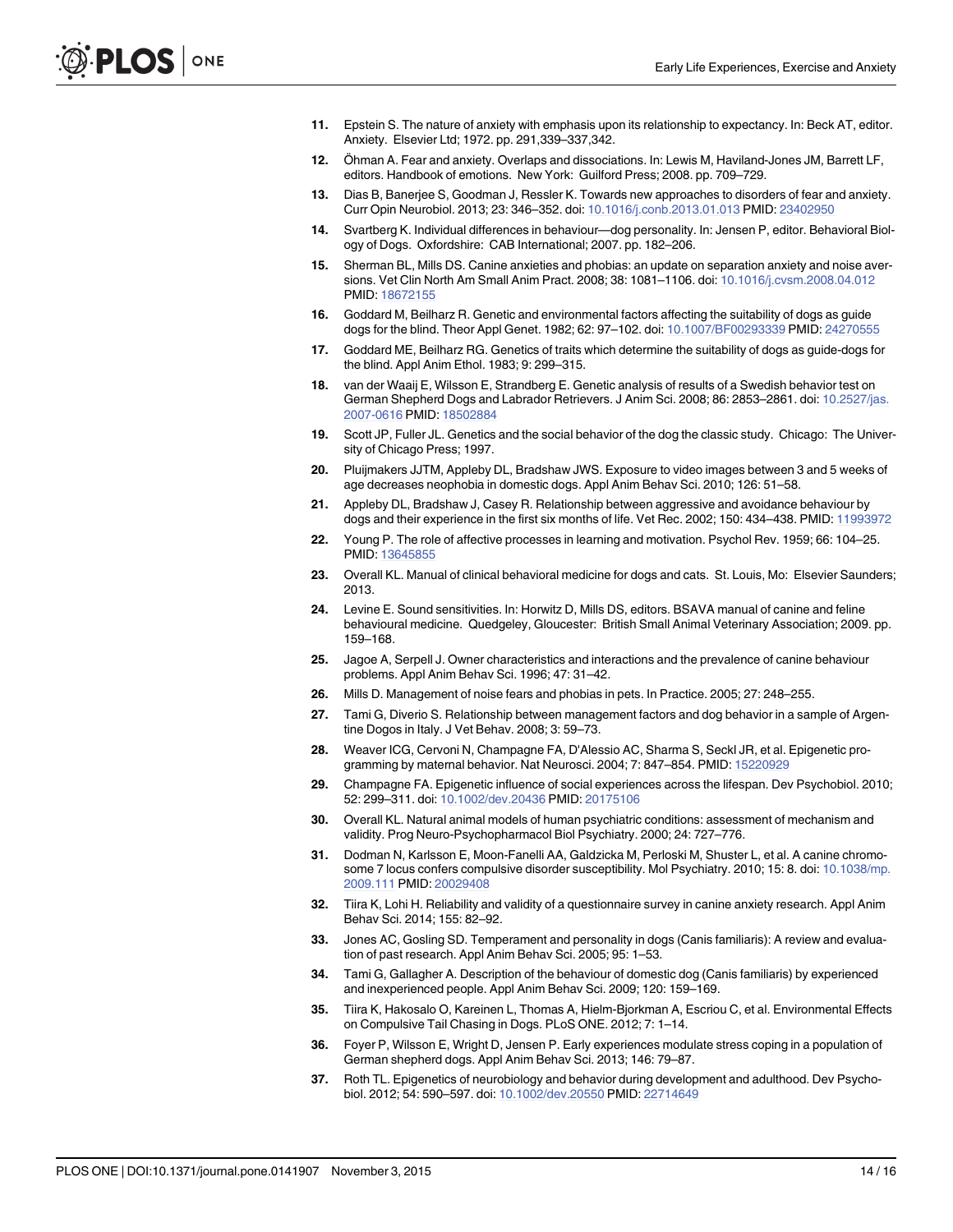- <span id="page-14-0"></span>38. Dias BG, Ressler KJ. Parental olfactory experience influences behavior and neural structure in subsequent generations. Nat Neurosci. 2013; 17: 89–98. doi: [10.1038/nn.3594](http://dx.doi.org/10.1038/nn.3594) PMID: [24292232](http://www.ncbi.nlm.nih.gov/pubmed/24292232)
- [39.](#page-8-0) Rilling JK, Young LJ. The biology of mammalian parenting and its effect on offspring social development. Science. 2014; 345: 771–776. doi: [10.1126/science.1252723](http://dx.doi.org/10.1126/science.1252723) PMID: [25124431](http://www.ncbi.nlm.nih.gov/pubmed/25124431)
- [40.](#page-8-0) Leckman JF, Herman AE. Maternal behavior and developmental psychopathology. Biol Psychiatry. 2002; 51: 27–43. PMID: [11801229](http://www.ncbi.nlm.nih.gov/pubmed/11801229)
- [41.](#page-8-0) Feng X, Wang L, Shangchuan Y, Dongdong Q, Jianhong W, Chunlu L, et al. Maternal separation produces lasting changes in cortisol and behavior in rhesus monkeys. Proc Natl Acad Sci U S A. 2011; 108: 14312–14317. doi: [10.1073/pnas.1010943108](http://dx.doi.org/10.1073/pnas.1010943108) PMID: [21844333](http://www.ncbi.nlm.nih.gov/pubmed/21844333)
- [42.](#page-8-0) Dwyer CM, Gilbert CL, Lawrence AB. Prepartum plasma estradiol and postpartum cortisol, but not oxytocin, are associated with interindividual and breed differences in the expression of maternal behaviour in sheep. Hormones & Behavior. 2004; 46: 529–543.
- [43.](#page-8-0) Saeki Y, Inoue Y. Body growth, egg production, broodiness, age at first egg and egg size in red jungle fowls, and an attempt at their genetic analyses by the reciprocal crossing with white leghorns chickens. Jpn Poul Sci. 1979; 16: 121–126.
- [44.](#page-9-0) Scott J, Marston M. Critical periods affecting the development of normal and mal-adjustive social behavior of puppies. J Genet Psychol. 1950; 77: 25. PMID: [14794866](http://www.ncbi.nlm.nih.gov/pubmed/14794866)
- [45.](#page-9-0) Salmon P. Effects of physical exercise on anxiety, depression, and sensitivity to stress: A unifying the-ory. Clin Psychol Rev. 2001; 21: 33-61. PMID: [11148895](http://www.ncbi.nlm.nih.gov/pubmed/11148895)
- [46.](#page-9-0) Conn VS. Depressive Symptom Outcomes of Physical Activity Interventions: Meta-analysis Findings. Ann Behav Med. 2010; 39: 128–138. doi: [10.1007/s12160-010-9172-x](http://dx.doi.org/10.1007/s12160-010-9172-x) PMID: [20422333](http://www.ncbi.nlm.nih.gov/pubmed/20422333)
- [47.](#page-9-0) Wipfli B, Landers D, Nagoshi C, Ringenbach S. An examination of serotonin and psychological variables in the relationship between exercise and mental health. Scan J Med Sci Spor. 2011; 21: 474.
- [48.](#page-9-0) Salim S, Sarraj N, Taneja M, Saha K, Tejada-Simon MV, Chugh G. Moderate treadmill exercise prevents oxidative stress-induced anxiety-like behavior in rats. Behav Brain Res. 2010; 208: 545–552. doi: [10.1016/j.bbr.2009.12.039](http://dx.doi.org/10.1016/j.bbr.2009.12.039) PMID: [20064565](http://www.ncbi.nlm.nih.gov/pubmed/20064565)
- [49.](#page-10-0) McGreevy PD, Georgevsky D, Carrasco J, Valenzuela M, Duffy DL, Serpell JA. Dog Behavior Co-Varies with Height, Bodyweight and Skull Shape. PLoS ONE. 2013; 8: 1–7.
- [50.](#page-10-0) Fratkin JL, Sinn DL, Patall EA, Gosling SD. Personality Consistency in Dogs: A Meta-Analysis. PLoS ONE. 2013; 8: 1–19.
- [51.](#page-10-0) Dale AR, Walker JK, Farnworth MJ, Morrissey SV, Waran NK. A survey of owners' perceptions of fear of fireworks in a sample of dogs and cats in New Zealand. N Z Vet J. 2010; 58: 286–291. doi: [10.1080/](http://dx.doi.org/10.1080/00480169.2010.69403) [00480169.2010.69403](http://dx.doi.org/10.1080/00480169.2010.69403) PMID: [21151214](http://www.ncbi.nlm.nih.gov/pubmed/21151214)
- [52.](#page-10-0) Dreschel NA, Granger DA. Physiological and behavioral reactivity to stress in thunderstorm-phobic dogs and their caregivers. Appl Anim Behav Sci. 2005; 95: 153–168.
- [53.](#page-10-0) Cohen S, Wills TA, House BJ. Stress, Social Support, and the Buffering Hypothesis. Psychol Bull. 1985; 98: 310–357. PMID: [3901065](http://www.ncbi.nlm.nih.gov/pubmed/3901065)
- [54.](#page-10-0) Grippo AJ, Gerena D, Huang J, Kumar N, Shah M, Ughreja R, et al. Social isolation induces behavioral and neuroendocrine disturbances relevant to depression in female and male prairie voles. Psychoneuroendocrinology. 2007; 32: 966–980. PMID: [17825994](http://www.ncbi.nlm.nih.gov/pubmed/17825994)
- [55.](#page-10-0) Ruscio MG, Sweeny T, Hazelton J, Suppatkul P, Sue Carter C. Social environment regulates corticotropin releasing factor, corticosterone and vasopressin in juvenile prairie voles. Hormones & Behavior. 2007; 51: 54–61.
- [56.](#page-11-0) Bamberger M, Houpt KA. Signalment factors, comorbidity, and trends in behavior diagnoses in dogs: 1,644 cases (1991–2001). J Am Vet Med Assoc. 2006; 15: 1591–1601.
- [57.](#page-11-0) Kubinyi E, Miklosi A. Dog and owner demographic characteristics and dog personality trait associations. Behav Processes. 2009; 81: 392–401. doi: [10.1016/j.beproc.2009.04.004](http://dx.doi.org/10.1016/j.beproc.2009.04.004) PMID: [19520239](http://www.ncbi.nlm.nih.gov/pubmed/19520239)
- [58.](#page-11-0) Starling MJ, Branson N, Thomson P, McGreevy P. "Boldness" in the domestic dog differs among breeds and breed groups. Behav Processes. 2013; 97: 53–62. doi: [10.1016/j.beproc.2013.04.008](http://dx.doi.org/10.1016/j.beproc.2013.04.008) PMID: [23603555](http://www.ncbi.nlm.nih.gov/pubmed/23603555)
- [59.](#page-11-0) Spain CV, Scarlett JM, Houpt KA. Long-term risks and benefits of early-age gonadectomy in dogs. J Am Vet Med Assoc. 2004; 224: 380-387. PMID: [14765797](http://www.ncbi.nlm.nih.gov/pubmed/14765797)
- [60.](#page-11-0) Parker K, Buckmaster C, Schatzberg A, Lyons D. Prospective investigation of stress inoculation in young monkeys. Arch Gen Psychiatry. 2004; 61: 933–941. PMID: [15351772](http://www.ncbi.nlm.nih.gov/pubmed/15351772)
- [61.](#page-11-0) Stamatakis A, Pondiki S, Kitraki E, Diamantopoulou A, Panagiotaropoulos T, Raftogianni A, et al. Effect of neonatal handling on adult rat spatial learning and memory following acute stress. Stress. 2008; 11: 148–159. doi: [10.1080/10253890701653039](http://dx.doi.org/10.1080/10253890701653039) PMID: [18311603](http://www.ncbi.nlm.nih.gov/pubmed/18311603)